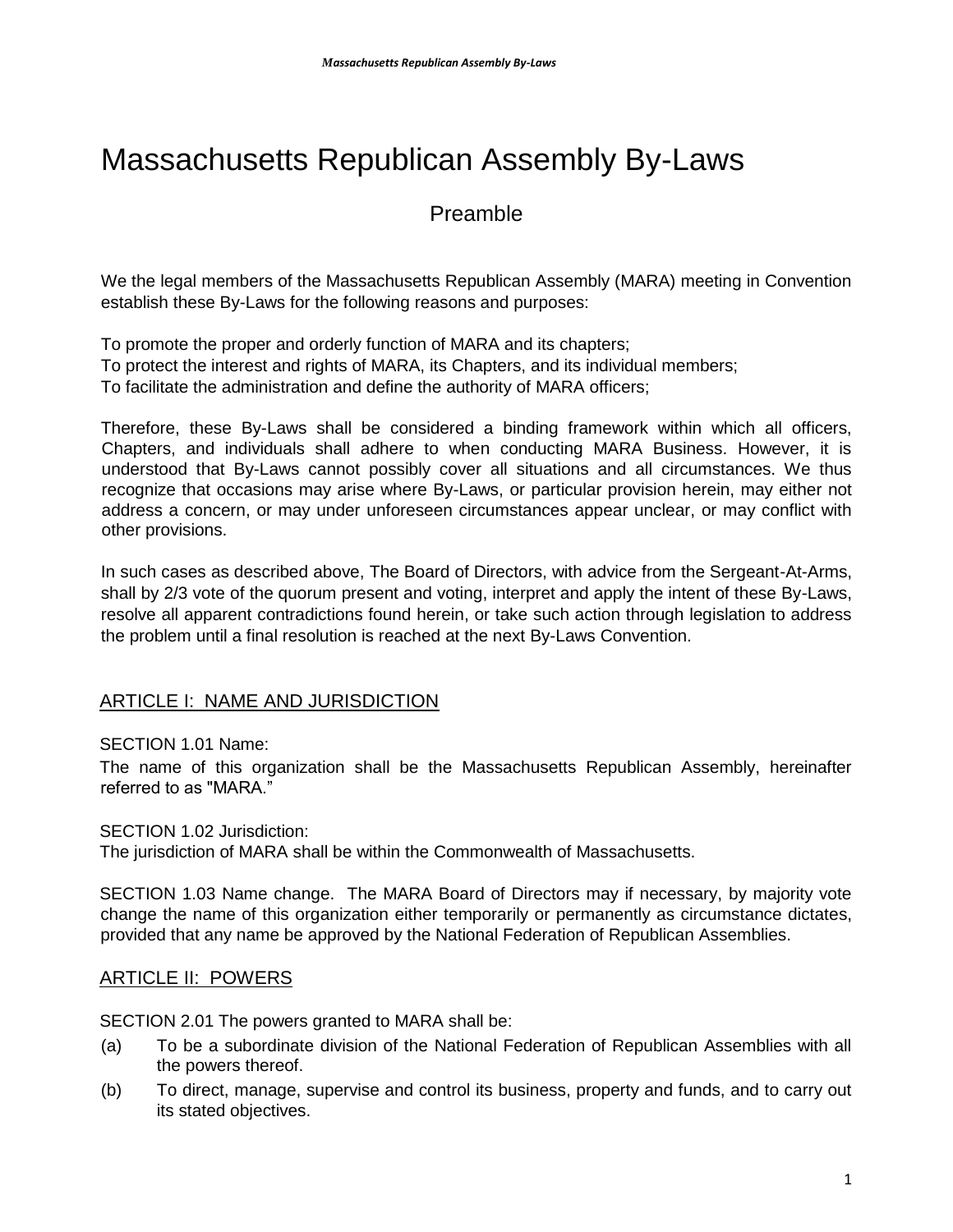(c) To create and charter local Republican Assembly Chapters throughout Massachusetts, and to supervise and coordinate them.

#### ARTICLE III: OBJECTIVES

SECTION 3.01: The objectives of MARA are:

- (a) To advance true conservatism and elect true and **viable** conservative **Republicans of good character** at all levels within the Republican Party and at all levels of government throughout the Commonwealth of Massachusetts;
- (b) To provide through this organization a practical program for the betterment of the Republican Party within the Commonwealth of Massachusetts;
- (c) To advance the Principles, Beliefs and Objectives of the National Federation of Republican Assemblies, and
- (d) To provide a legal umbrella for members of various tax-exempt conservative groups in the Commonwealth of Massachusetts who cannot adequately express themselves politically within their existing structures.

## ARTICLE IV: COMPOSITION

SECTION 4.01: MARA shall consist of members of a statewide Republican Assembly or of local Republican Assembly Chapters which have been chartered by the Board of Directors of the Massachusetts Republican Assembly in the manner provided in these By-Laws, and which continue to comply with the By-Laws of MARA and of the National Federation of Republican Assemblies as may be adopted or amended. A local Chapter may petition the Massachusetts Republican Assembly Board of Directors to subdivide its geographical area into smaller local chapters as needed.

## ARTICLE V: MEMBERSHIP

SECTION 5.01 Qualifications for Regular Membership:

- (a) Regular Members of MARA and each local Chapter shall be those American citizens of good moral character who are Republicans by voter registration and who willingly accept and agree with the Mission Statement of the NFRA.
- $(b)$  Chapters shall develop a written vetting procedure for applicants, which must be approved by the MARA Board.

#### SECTION 5.02 Nomination for Regular Membership:

Any applicant for regular membership through a Chapter must be brought forth via nomination from an existing member of MARA who is Regular Member of the same Chapter in good standing. If the applicant does not have a sponsor from the same Chapter to which the applicant is applying, the President or Vice President of another Chapter may serve as sponsor. Upon nomination, the applicant must explicitly state in writing their acceptance of and agreement with the Mission Statement of the NFRA, as well as the MARA Code of Conduct.

SECTION 5.03 Election to Chapter Membership: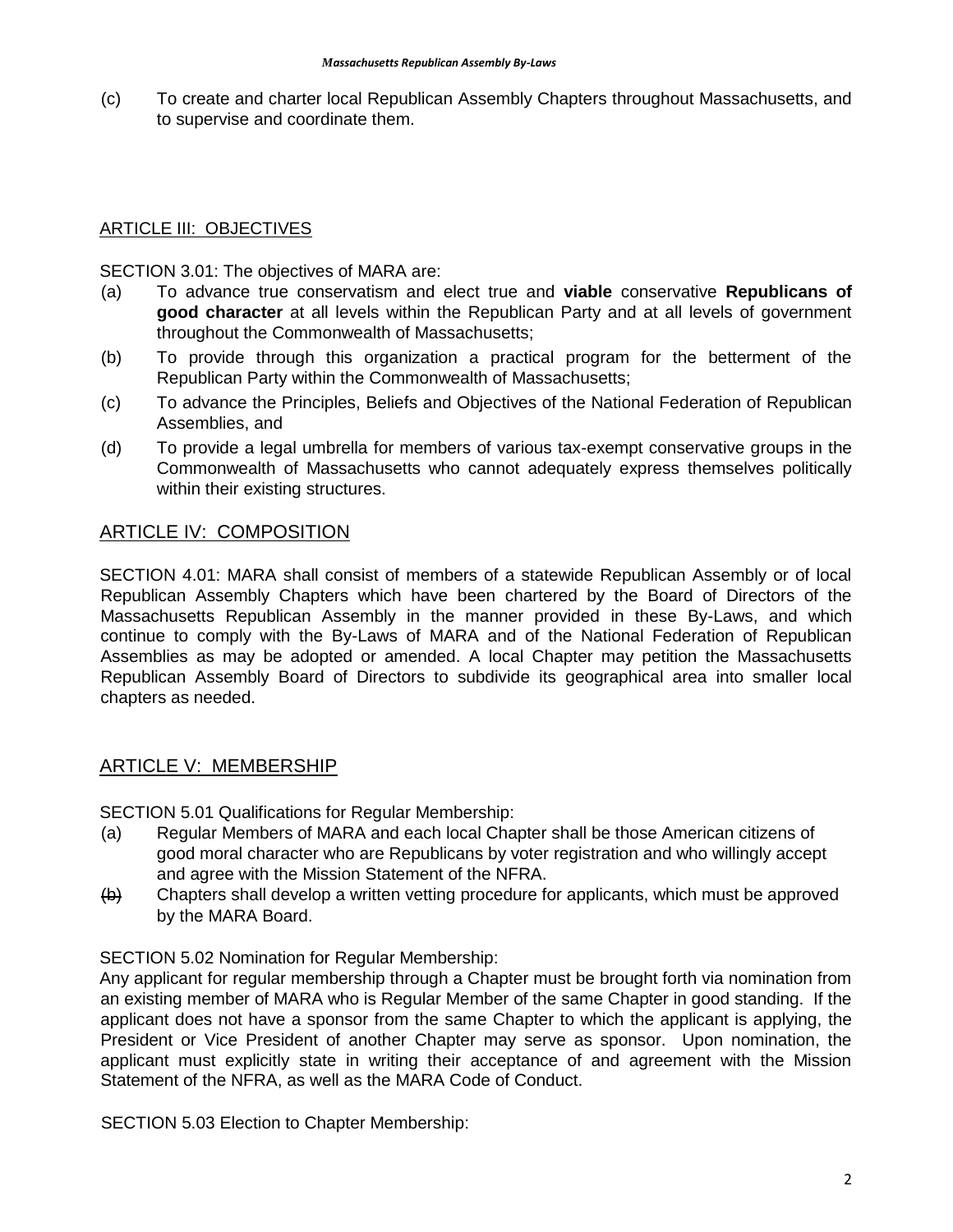An applicant for membership within a Chapter must first be approved as a Provisional Member by a vote of the majority of Chapter members present and voting at a regular Chapter meeting. After a period not less than one hundred ten (110) days as a Provisional Member, the Chapter Board may by 2/3 majority vote to recommend the provisional member for regular membership to MARA Membership Committee for approval. The MARA Membership Committee shall within 30 days vote to either approve or reject the Chapter's recommendation. Should the application for regular membership be rejected by the Membership Committee, the Chapter and Provisional Member may appeal to the entire MARA Board of Directors, who may by simple majority override or uphold the decision of the MARA Membership Committee.

#### SECTION 5.04 Members-at-Large:

In the case of an applicant for a member-at-large, not associated with a particular chapter, the Applicant shall apply to the MARA Board of Directors, and be accepted into Provisional Membership by a majority vote of the Board of Directors present and voting at a regular meeting of the Board of Directors. Following a period not less than 110 days the Applicant may petition the Board of Directors for Full Membership. The applicant will receive Regular Membership upon an affirmative vote by a majority of Board members present and voting at a regular Board meeting. A member-at-large may join a Chapter in his district of residence by a majority vote of the members of the chapter, present and voting at a meeting of the Chapter followed by an affirmative vote of the Chapter Board of Directors.

## SECTION 5.05 Rights and Restrictions of Provisional Membership:

Provisional Members may participate fully in their Chapter meetings. However, they may not hold the office of Chapter President or Vice President, or sit as a proxy for any MARA State Board Member, except as otherwise provided for in these By-Laws. Nor shall they serve as Chapter Treasurer during this period. However, they may serve as other Chapter Officers or directors, on Committees as the Chapter Board and or membership deems appropriate as applicable.

#### SECTION 5.06. Other Rights and Restrictions on Provisional Members:

Provisional members may attend all MARA events. They may attend and observe conventions, but shall not be allowed to participate (unless they are a scheduled speaker on a particular topic) or vote.

## SECTION 5.07 Transfer of Membership:

Any active member may transfer his or her membership from one local Republican Assembly Chapter to another at any time. Acceptance of the transferred member immediately terminates his membership in his former local Republican Assembly Chapter. The transferring member must submit a written explanation for the transfer to the Chapter President and the MARA Board of Directors. The receiving Chapter must vote to approve of the transfer. The MARA Board of Directors retains the authority to review and take final action concerning all transfers. The member shall pay the difference, if any, between the membership dues of the two local Republican Assemblies Chapters involved and shall report to the new chapter their current membership status. Current membership status will be verified by the MARA Treasurer, and reported back to the Chapter Board of Directors.

#### SECTION 5.08 Membership Dues:

All membership renewal fees shall be due on December 31st for the coming year. Failure to pay dues by the due date will result in the membership becoming inactive and ineligible to vote on any MARA matter until such dues are paid. Any member whose dues are not paid by December 31st may not vote in any Convention before March  $31<sup>st</sup>$  of the following year. Any member who fails to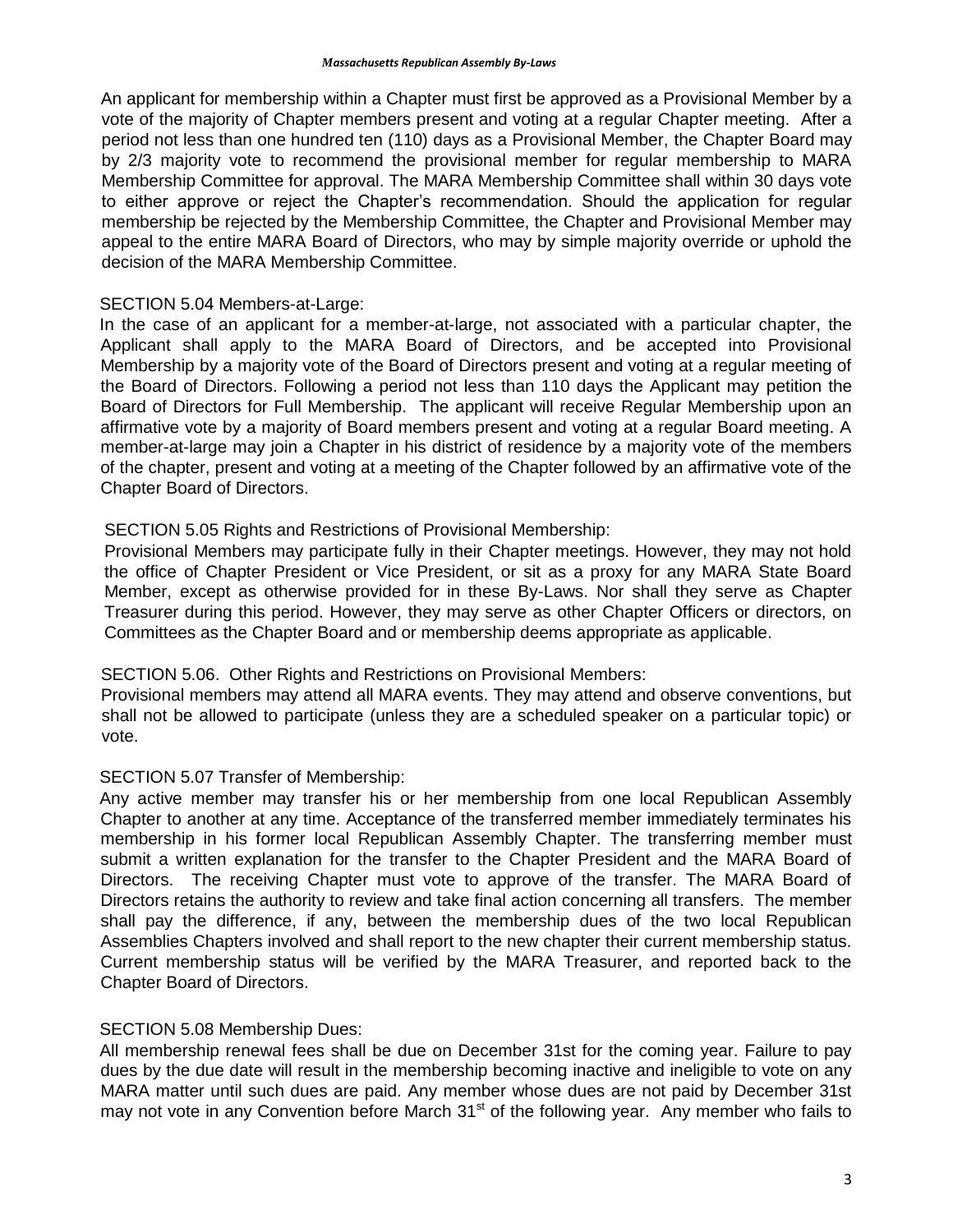pay dues by March 31st of the membership year must submit an updated renewal application with their renewal. At their discretion, Chapters may assess a late fee of no more than \$15.00 for renewals received after March  $31<sup>st</sup>$  of the membership year. Any member who fails to renew membership for a period of one year must reapply for membership, must provide sponsor and go through the membership application and vetting process, provided for in these By-Laws and by the Chapter again.

## ARTICLE VI: DISCIPLINARY CONDUCT

SECTION 6.01 Discipline of Officers and Chapters for non-payment of dues by due date:

Any MARA Officer, MARA Chapter Officer or At-Large Board of Director who has not paid their dues by December 31<sup>st</sup> will be considered inactive and not in good standing. Loss or suspension of their leadership position will be considered by the State Board of Directors. Any Chapter that does not have at least 10 members having paid their dues by December 31<sup>st</sup> may be declared inactive, at the discretion of the MARA Board of Directors. All funds that the Chapter may have acquired during the previous year may be returned to the State Treasury, at the discretion of the Board of Directors. The Chapter may become subject to reorganization with new leadership, at the discretion of the MARA Board of Directors.

SECTION 6.02: Termination and Discipline of Individual Members.:

- (a) Any individual member of MARA or a local Chapter may have their MARA membership terminated, or otherwise be disciplined, after a hearing, by a two-thirds (2/3) vote of those present and voting, at a meeting of the of the MARA Board of Directors where a quorum is present; provided that at least fifteen (15) days except for provided for in these By-Laws, before such action, notice of such intended action shall have been duly sent by certified mail by the Secretary of MARA to said member, whenever the Board has determined that the named member has:
	- (1) Publicly supported, or registered as a member of, a political party other than the Republican Party;
	- (2) Used his name and or title as a member of MARA or local Chapter to publicly advocate that the electorate should not vote for the Republican nominee for any elected political office;
	- (3) Used his name and or title as a member of MARA or a local Chapter to give public support to or encourage the election of a candidate of another party to an elected public office where said candidate is opposed by a duly-nominated Republican candidate;
	- (4) Used his name and title as a member of MARA or a local Chapter to prematurely endorse (prior to a proper act of endorsement by the Chapter) candidates running for office in the Massachusetts Republican Party; or
	- (5) Used his name and or title as a Member of MARA or Local Chapter to endorse a candidate running against a MARA endorsed Candidate. This shall not limit a member's individual right to speak for himself in offering any political commentary during a Republican Primary.
	- (6) Otherwise brought discredit or disrepute upon the NFRA, the MARA, a local Chapter or a member; and/or
	- (7) Failed to heed the Code of Conduct for members as promulgated by the MARA Board of Directors.
- (b) In any disciplinary hearing, the member in question shall be read the specific charges against him or her, and shall be afforded the opportunity to reply to each charge. Wherever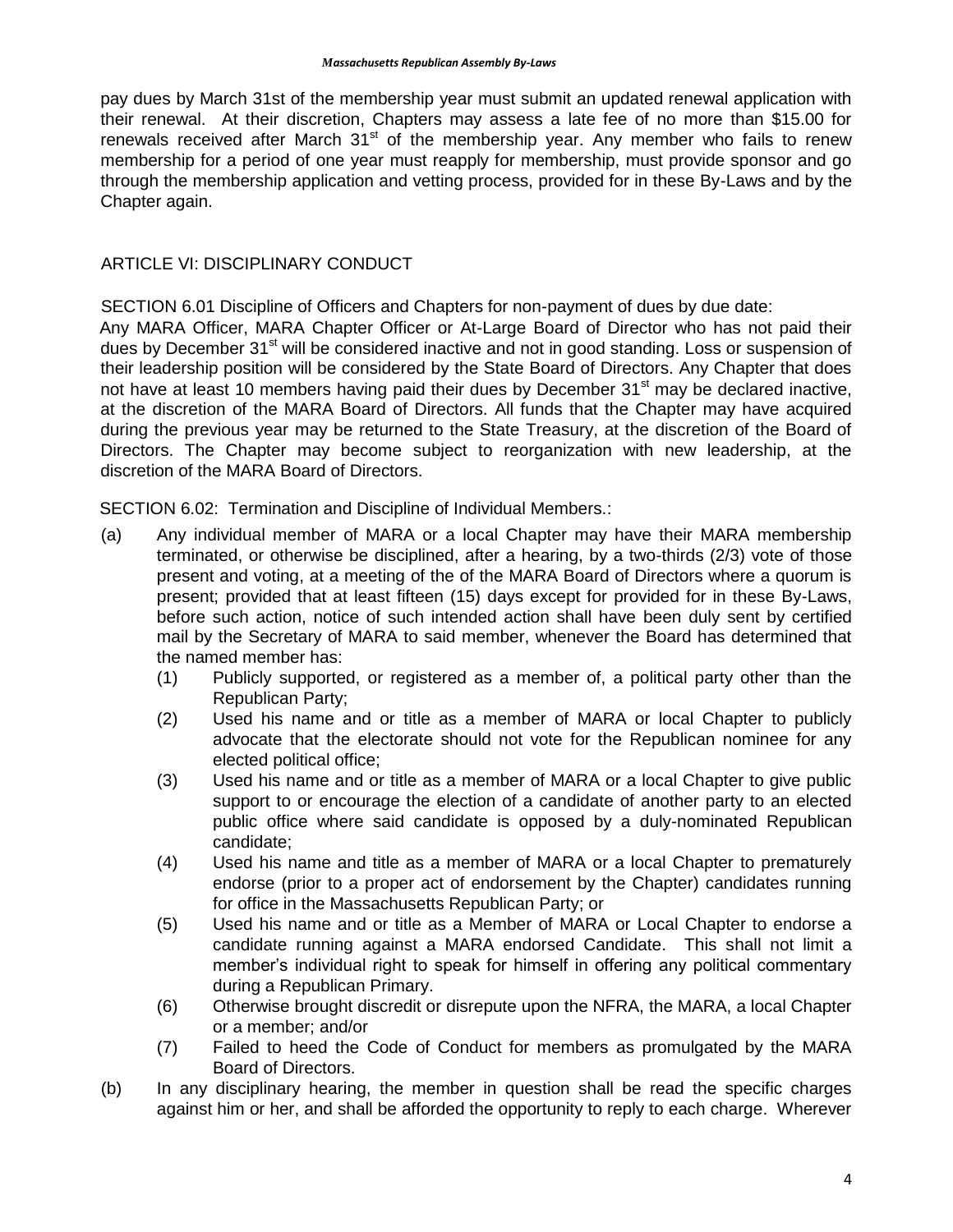possible, discipline should be escalatory in nature, where the member is given warning or censure rather than termination, and afforded the opportunity to cease and desist whatever inappropriate behavior may have resulted in said charges. Except in severe situations, termination of membership should be of last resort.

- (c) If the Board of Directors of MARA shall terminate membership or shall otherwise discipline any such member, the Secretary of MARA shall send notice of such action within (15) days by certified mail to said member. The said member, within thirty (30) days from the date of mailing such notice, may file with the Secretary of MARA or local Chapter a written notice of appeal. If the Board of Directors of MARA shall warn or otherwise discipline any such member, the Secretary of MARA shall send notice of said disciplinary action within 15 days by certified mail to the member.
- (d) Any individual member so terminated from membership in MARA shall immediately upon such termination cease to claim membership in, or holding of any office in or official relationship with MARA or local Chapter or any Republican Assembly, and shall also immediately surrender to the Secretary of MARA or local chapter any and all documents, records, emblems, insignia, funds, or other devices or properties of any nature whatsoever, to include (but not limited to) any electronic or physical keys, passwords, codes, access, and materials related to anything which was purported to be associated with MARA. Said terminated member shall not thereafter use the name, emblem, or insignia of "Republican Assembly", "Republican Wing of the Republican Party", "Conservative Wing of the Republican Party", or "MARA" in any manner whatsoever.

## SECTION 6.03 Intolerable Acts:

In such instances where an action taken by a member directly and immediately endangers the mission of MARA, as specifically enumerated below, a member may be suspended or terminated without following the process outlined in 5.05 after failing to comply with the actions directed via a certified letter sent from either the President of MARA or the Board of Directors of MARA through the Secretary of MARA. Such acts shall be limited to:

- (a) The electronic recording of any regular meeting or MARA convention without express written permission from the President of MARA obtained at least seven (7) days prior to such meeting or convention.
- (b) The distribution in any form of confidential information held by the Board of Directors, including but not limited to the name of any persons facing Code of Conduct charges or any candidates being run for offices where release of such information would hinder MARA's objective to elect conservative candidates.
- (c) Said member has been indicted for the commission a felony or publicly admitted or advocated for the commission of felony.

SECTION 6.04 Membership Standing:

- (a) Members shall be considered in good standing for all purposes unless Chapter or State Code of Conduct charges have been brought against them, in accordance with the Bylaws of their Chapter or of these by-laws.
- (b) In any case where a member is brought up on Code of Conduct charges, it shall be part of the recommendation of the officers of that member's Chapter for Chapter violations or of the National Directors under their obligation in Section 6.08 to offer an advisement regarding the member's standing between the time of the hearing and the hearing itself.
- (c) The following categories of membership standing shall be adhered to for such recommendations: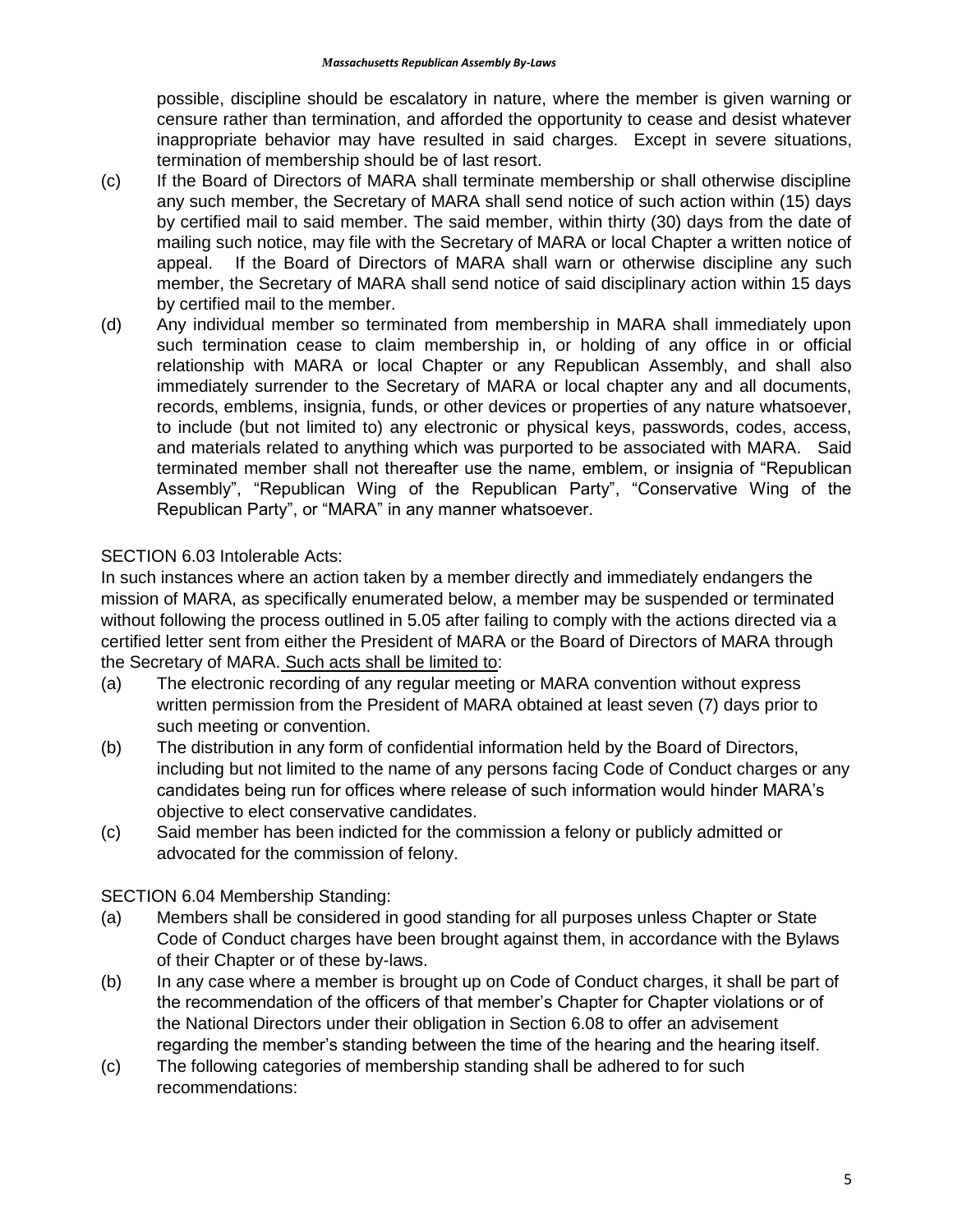- (1) Good Standing: The member retains all benefits of good standing and may run for an office or serve as an officer of a chapter or of the board, in accordance with any related limitations so stated in these By-Laws.
- (2) Questionable Standing: The member may attend and be a voting member at any chapter meetings, but must temporarily step down from any duties as an officer and be prohibited from running for an office until a hearing on the charges is completed.
- (3) Bad Standing: The member must temporarily step down from any office and may not attend any meeting of MARA until a hearing on any charges, and is advised to correspond with Chapter or Board Officers regarding any matters related to their conduct.

## **ARTICLE VII: OFFICERS AND DUTIES**

#### SECTION 7.01 Elected Officers:

The elected officers of MARA consist of a President, Vice President, Secretary, Treasurer, 2 National Directors, and optional positions such as Sergeant-at-Arms, up to 5 Directors as determined at a vote of a Convention of MARA.

## SECTION 7.02 President:

The President of MARA in addition to the duties required in these By-Laws, shall preside at all meetings and conventions of MARA and of the Board of Directors, unless otherwise directed by the Board of Directors. The President may vote at any Board meeting or Convention. The President shall, with the advice, approval, and consent of the Board of Directors, direct the work of MARA. The President shall appoint all Committees except as otherwise provided, and serve as a voting member ex-officio on all Committees. All committee appointments are to be confirmed by the Board of Directors. The President shall employ all necessary assistance in carrying out of MARA's work, and shall direct the functioning of MARA and direct calling of regular and special meetings of MARA. The President shall represent MARA at all conventions and meetings of the National Federation of Republican Assemblies.

#### SECTION 7.03 Vice-President:

The Vice-President shall preside at all meetings of MARA in the absence of the President unless otherwise directed by the Board of Directors, and shall perform all duties and shall have all powers of the President, in case of temporary absence or incapacity of the President. The Vice-President shall perform any other duties as may be assigned by the President or otherwise herein provided. To assist the President and Vice-President and perform specific functions, the Board of Directors may elect a member of the Board of Directors to serve as a Second Vice President.

#### SECTION 7.04 Secretary:

The Secretary shall keep a record of the proceedings of MARA and of the Board of Directors; and shall notify each member as provided herein, by mail, e-mail, or by other means of telecommunications of such meetings or conventions of MARA in accordance with these By-Laws. The Secretary shall perform all other duties required by law, assigned by the President, or otherwise herein provided. The Board of Directors may elect a member of the Board of Directors to serve as an Assistant Secretary. With the approval of the Board of Directors the Secretary and Assistant Secretary, may divide the duties of Secretary, such as the recording of minutes or the maintenance of membership records. However, the Secretary will remain responsible to see that work is done properly and expeditiously and shall have the legal responsibilities that go with the office.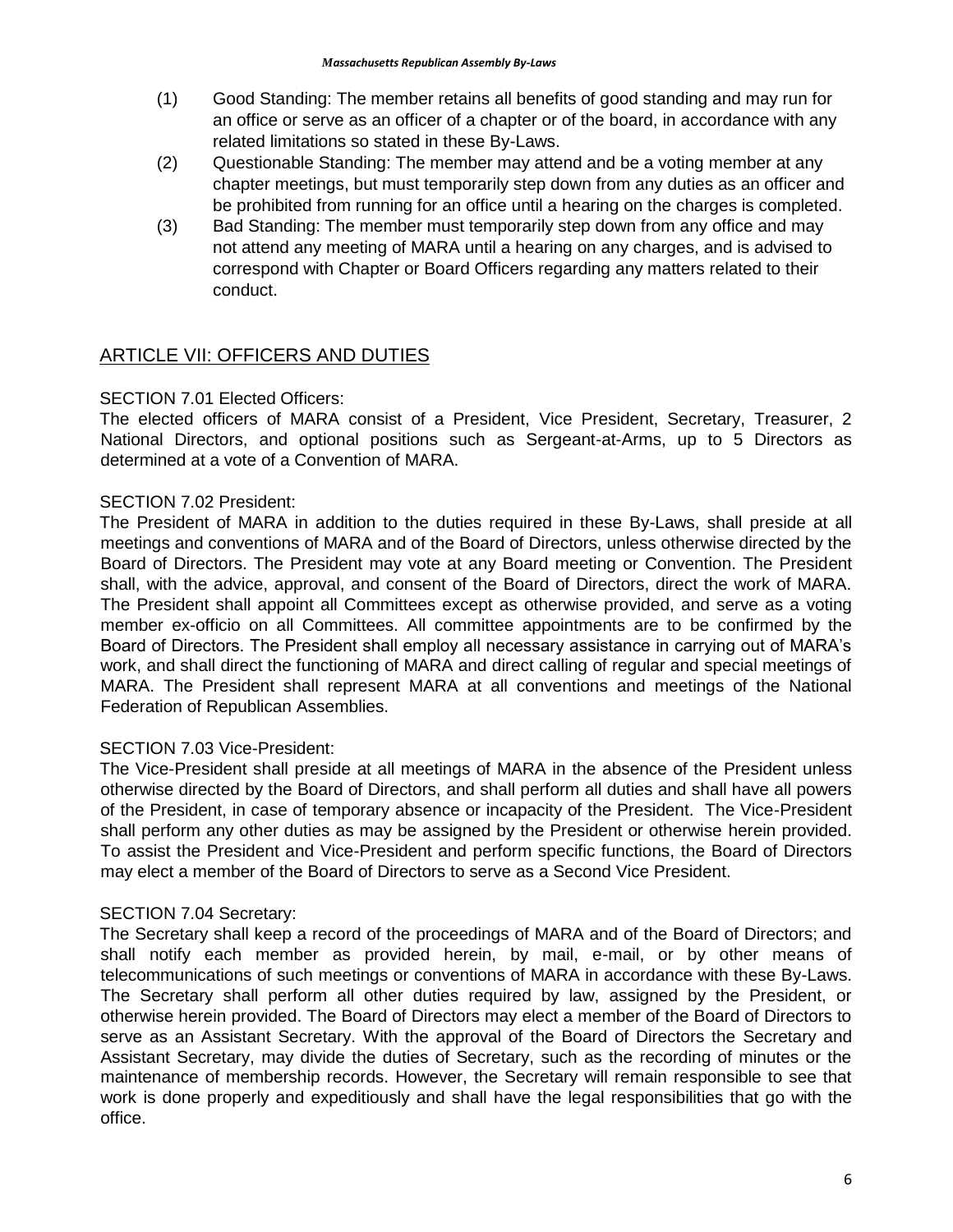SECTION 7.05 Treasurer:

- (a) The Treasurer shall receive all funds belonging to MARA, pay all written orders provided for in these By-Laws, and shall procure and file vouchers for such payments. All funds received from any source on behalf of MARA shall be deposited in a bank account under the control and custody of the Treasurer. All receipts and disbursements shall be reported to the members of MARA at each meeting, and to the President or Board of Directors at any time when either shall so request. The Treasurer shall perform all other duties as required by law.
- (b) The Board of Directors may elect a member of the Board of Directors to serve as an Assistant Treasurer. With the approval of the Board the Treasurer and Assistant Treasure, may divide the duties of Treasurer. However, the Treasurer will remain responsible to see that work is done properly and expeditiously and shall have the legal responsibilities that go with the office. In order to avoid conflicts of interest or issues with the Office of Campaign and Political Finance (OCPF), the Treasurer and Assistant Treasurer shall not serve in the capacity of Treasurer for any Candidate or other PAC, unless approved by the Board and remaining in compliance with all applicable laws and regulations. The Board of Directors may authorize the Assistant Treasurer to
	- (1) sign checks for approved expenditures if the Treasurer is unavailable,
	- (2) have access to the MARA Post Office Box where dues and applications are sent, and
	- (3) have access to any or all financial information that Board deems necessary.

#### SECTION 7.06 Sergeant-at-Arms:

The Sergeant-at-Arms, if elected, shall be responsible for the properties of MARA and for good order during any meetings or conventions of MARA. The Sergeant-at-Arms shall assist in determining the legitimacy of any persons seeking to attend and participate at any meetings or conventions of MARA. The Sergeant-at-Arms shall serve as Parliamentarian unless the Board of Directors appoints another to that task.

#### SECTION 7.07 Directors-At-Large:

Each Director-At-Large, as may be elected by MARA, shall be responsible for maintaining contact with At-Large-members of MARA, periodically attempting (at least quarterly) to contact them, informing of them of activities in their geographic area, and encouraging them to participate in MARA efforts, activities, and campaign efforts. Board Members-at-Large may divide these amongst themselves such At-Large Members to contact as is convenient for them. At-Large Board Members shall report quarterly to the MARA Board on which MARA At-Large members they've been in contact with and also report on any activities they may have participated in. Along with reporting on any concern, particular interest or talent said At-Large members might have. At-Large Board members shall also be responsible for carrying out the powers and duties enumerated in Article VII.

#### SECTION 7.08 National Directors

The National Directors elected by MARA shall be responsible for carrying out the powers and duties enumerated in Article VII. In addition, they shall represent MARA at all conventions and meetings of the National Federation of Republican Assemblies. The National Directors in accordance with the Code of Conduct Policy, will review any and all complaints prior to presentation to the entire Board, and recommend a course of further action.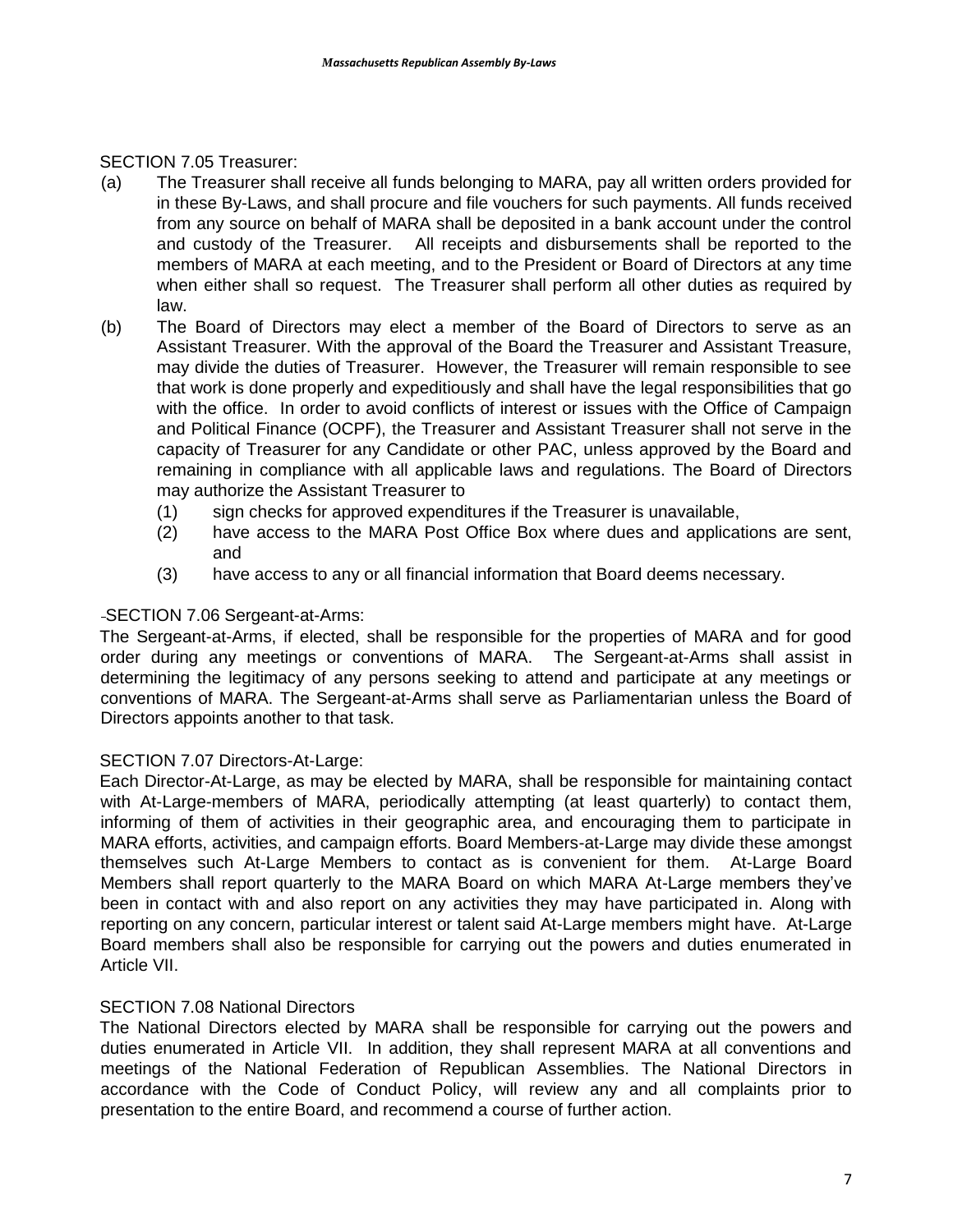#### SECTION 7.09 Immediate Past President:

The immediate Past President of MARA shall be a voting member of the MARA Board of Directors with all the powers and duties enumerated in Article VII. After completion of his or her tenure as President, he or she will continue to serve on the Board of Directors in the role of Immediate Past President until such time as the current president moves into that position.

## SECTION 7.10 Chapter Representatives:

Each chapter will be represented by the President and Vice-President of the Chapter. Said representative will be responsible for reporting actions and activities of their chapter to the Board, assisting other chapters, and otherwise representing the chapter membership to the Board of Directors.

## SECTION 7.11 Additional Officers:

The President may appoint a General Counsel who shall be a member of the Commonwealth of Massachusetts bar; a Chaplain, a Parliamentarian and an Executive Director, who shall be subject to approval and confirmation by the Board of Directors. The President shall also have the power to appoint other specialized officers and representatives of MARA at his/her discretion and as needs arise. Appointed officers shall not be voting members of the Board of Directors. If the President should determine that there is a need for paid staff, including any of the offices herein named, the Board of Directors shall have power to authorize and determine said compensation.

## SECTION 7.12 Qualifications:

- (a) All Elected Officers of MARA must be Regular Members (unless otherwise provided for in these By-Laws) and in good standing.
- (b) No member who holds a position of officer or director of MARA shall miss two consecutive meetings of the Board of Directors, unless such non-attendance is excused by a vote of the Board of Directors. In the event that such member is held to be in violation of this provision, such member's position of officer or director shall be automatically terminated unless said absences are approved by a vote of the Board of Directors.

#### SECTION 7.13 Election of Officers:

The elected officers of MARA shall be chosen at a convention, in the first quarter of every odd numbered year, in accordance with these By-Laws and shall serve for the period of two (2) years and until their successors are elected and qualified. Officers may serve as many times as elected without term limits.

#### SECTION 7.14 Nomination and Voting for Officers:

- (a) Any Regular Member of MARA or a local Chapter in good standing may be nominated for any office, subject to the provisions of 7.14(b), but no person shall be submitted as a candidate without their consent. Voting for officers shall be by secret ballot only, except in the case of an unopposed candidate a "yea" or "nay" vote is allowed. Each candidate for office must be permitted to have an observer present during the vote count. The Secretary of MARA will announce the results of each election immediately after the vote count of each election has been calculated and verified, and no other ballots shall be cast for other positions until such time as the previous election has be verified and announced.
- (b) No person may serve as Director-at-Large or member of the Executive Board excluding the offices of President and Vice President, who has not been a Regular Member of MARA for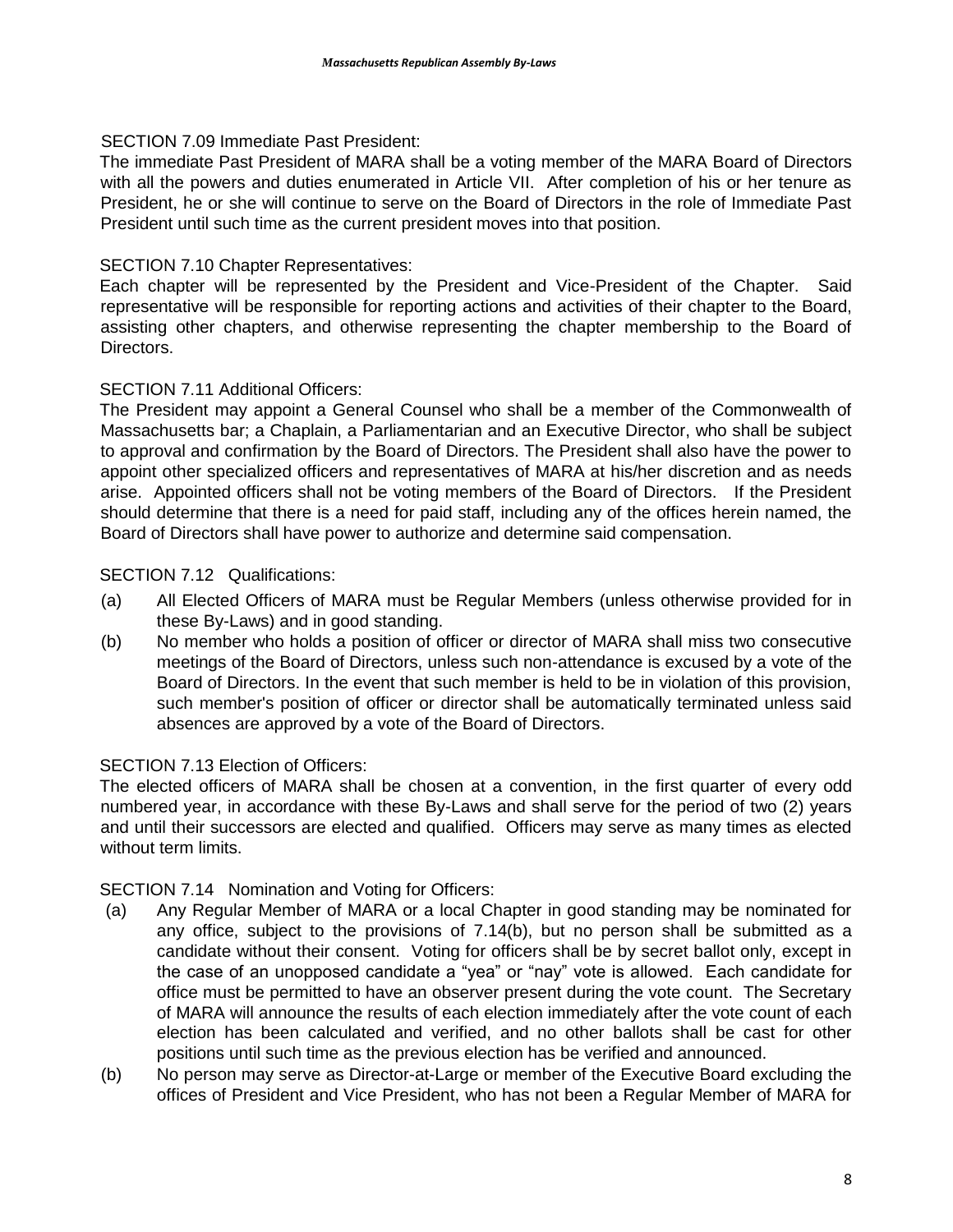one year, and no person may serve as President or Vice President who has not been a member of the Board of Directors for a period of two years in the previous six years.

#### SECTION 7.15 Outgoing Officers:

At the conclusion of each election of officers, the outgoing officers shall be empowered to continue to perform their duties only on matters which were initiated and approved prior to the close of each biennial convention and said matters shall be completed within a fifteen (15) day period. All outgoing officers are responsible to turn over all records and information to the incoming board; to include (but not limited to) any electronic or physical keys, passwords, codes, access, and materials related to anything which was purported to be associated with MARA.

## SECTION 7.16 Vacancies:

In the event a vacancy in the Office of President happens between conventions because the President has died, resigned, changed party enrollment, or refuses to serve the Vice-President shall perform the duties and have all the powers of President until such time a successor is elected and qualified. In the event a vacancy in one or more of the other elected offices of MARA happens between conventions, the Board of Directors shall elect a qualified member to fill the office. Any vacancy will be announced to the general membership through the Chapters no less than 15 days in advance of any vote to fill the vacancy. Candidates wishing to be nominated to fill the vacancy must be sponsored by and nominated by a member of the Board of Directors.

## SECTION 7.17 Liability of Officers:

No officer or director shall be held personally liable for any debts or obligations of MARA except those personally guaranteed by that officer or director. MARA shall indemnify each officer or director against claims made against them arising from their legitimate and proper service to MARA.

## ARTICLE VIII: STANDING COMMITTEES

## SECTION 8.01 General:

- (a) The charters for standing committees set forth in these By-Laws are the basic required duties of these standing committees. The Board of Directors may expand the charters of these committees to include additional duties.
- (b) The terms of service for standing committees shall be two years, coincident with the terms of other MARA officers. However, the Board may for good reason make alterations in the composition of committees during the term. The committees shall be appointed within ninety (90) days of the election of new officers at an Election Convention.
- (c) All officers who are ex-officio members of standing committees are to be considered full members of the committees, including voting rights.

#### SECTION 8.02: Membership Committee:

- (a) The President shall appoint, and the Board of Directors confirm a Membership Committee consisting of the President, Vice President, National Committeeman and National Committeewoman as ex-officio members, plus between three (3) and five (5) additional members from the Board of Directors.
- (b) The Membership Committee shall review all membership applications to MARA and bring its recommendations to the Board of Directors for final approval.

SECTION 8.03: Events Committee: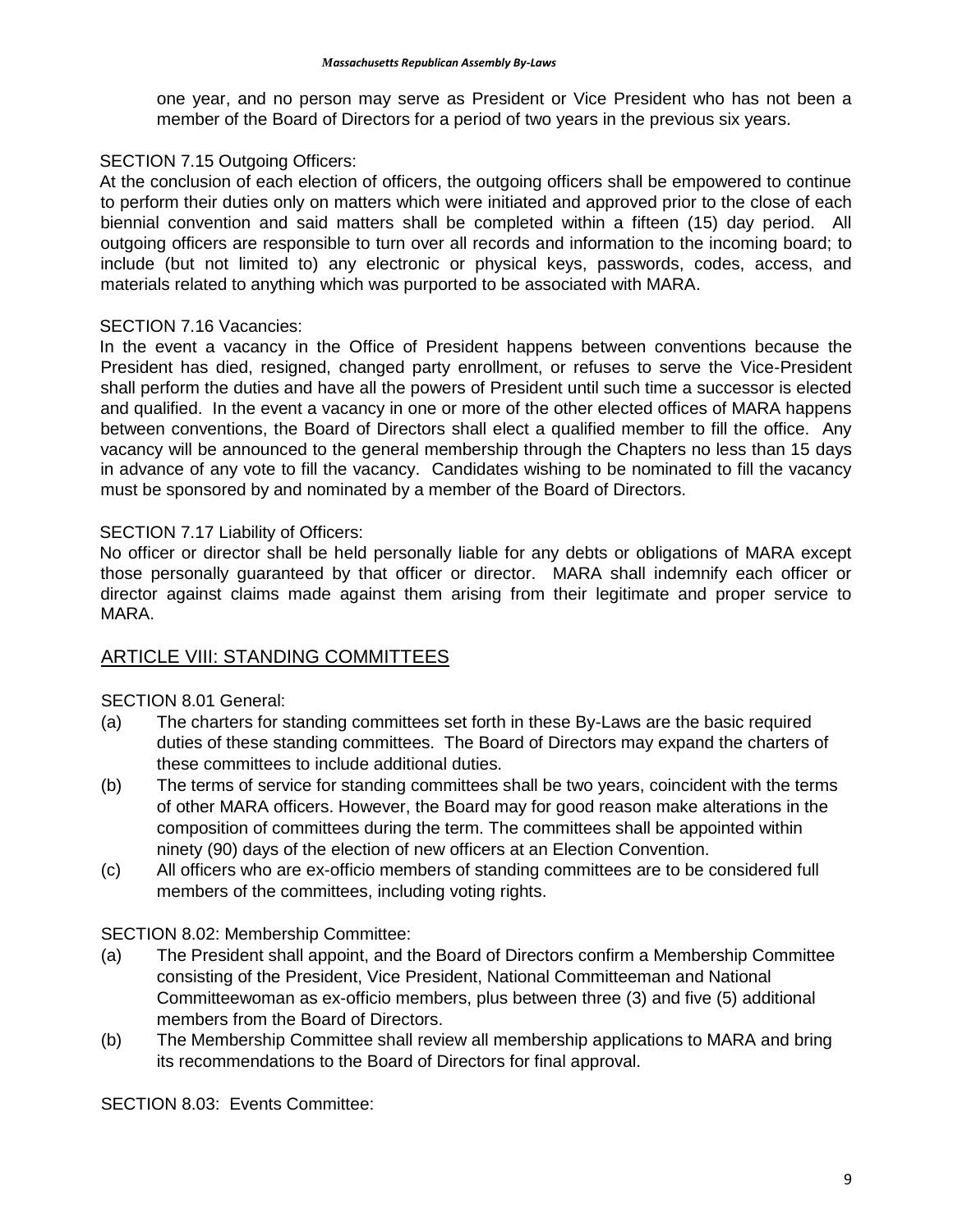- (a) The President shall appoint, and the Board of Directors confirm an Events Committee consisting of the President, Vice President and Treasurer as ex-officio members, plus three to five members who are full members of MARA in good standing. The Chairman of the Events Committee must be a member of the Board of Directors.
- (b) The Events Committee shall coordinate all events within MARA at the Chapter as well as the State level to ensure compliance with campaign finance laws and to prevent conflicts between activities planned by different entities within MARA.

## SECTION 8.04: By-Laws Committee:

- (a) The President shall appoint, and the Board of Directors confirm a By-Laws Committee consisting of the President, Vice President and Secretary as ex-officio members, plus three to five members who are full members of MARA in good standing. The Chairman of the By-Laws Committee must be a member of the MARA Board of Directors
- (b) The By-Laws Committee shall review the MARA By-Laws and bring any recommendations for changes to the Board of Directors and a By-Laws Convention for approval and adoption.
- (c) The By-Laws Committee shall review Chapter By-Laws for conformance with MARA By-Laws and bring recommendations to the MARA Board of Directors for action.

## SECTION 8.05: Communications Committee:

- (a) The President shall appoint, and the Board of Directors confirm a Communications Committee consisting of the President, Vice President and Secretary as ex-officio members, plus three to five members who are full members of MARA in good standing. The Chairman of the Communications Committee must be a member of the Board of Directors.
- (b) The Communications Committee shall coordinate all Press Releases and other public information intended to portray the endorsement of MARA.

## SECTION 8.O6: Candidates Committee:

- (a) The President shall appoint, and the Board of Directors confirm a Candidate's Committee consisting of the President and Vice President as ex-officio members, plus three or more members who are full members of MARA in good standing. The Chairman of the Candidate's Committee must be a member of the Board of Directors.
- (b) The Candidates Committee shall review the qualifications of all candidates seeking endorsement by MARA, and make its recommendation to the Board of Directors and any applicable Endorsing Convention.

## ARTICLE IX: BOARD OF DIRECTORS

SECTION 9.01 Composition: The Board of Directors of MARA shall consist of the Officers so identified and elected per Article VI, plus the President and Vice-President of each ratified Republican Assembly Chapter, unless otherwise elected by the Chapter membership.

## SECTION 9.02 Powers:

(a) The Board of Directors shall have the control and management of all the affairs, properties, and funds of MARA, and shall have full power to introduce, approve and implement all actions and activities necessary and proper for the functioning of MARA, subject to the authority of these By-Laws. Under extreme circumstance and for justifiable cause the Board may waive a By-Law provision by a 34 or 75% vote of the Board. However, such actions will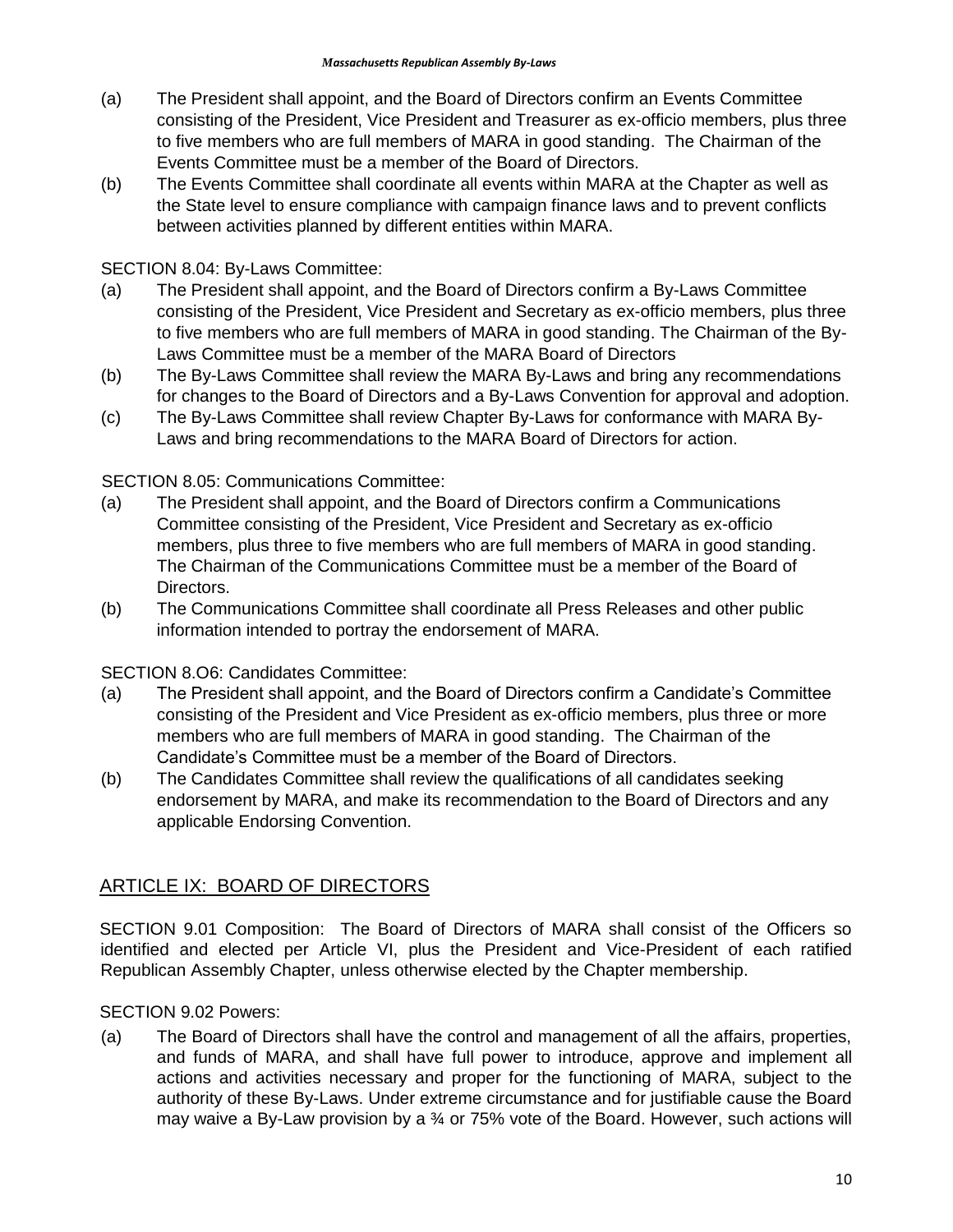need to be reported and accounted for to the MARA membership at the next MARA Convention. Extreme circumstance may include instances where time is of the extreme essence, following a given By-Law may present a possible conflict of interest.

- (b) The Board of Directors will have the exclusive authority, for good cause and after a hearing, to remove any officer or national committee member, by a two-thirds vote of the entire Board of Directors; provided such officer or committee member shall have been sent by the Secretary of MARA by certified mail a notice containing a copy of the charges against the member at least fifteen (15) days prior to the hearing thereon, said notice specifying the time and place of the meeting.
- $\left\langle \epsilon \right\rangle$  The Board of Directors may pass resolutions concerning public legislation and policies, except for those excluded in these By-Laws, by a two-thirds vote of the members present and voting at any meeting.
- (d) The MARA Board is authorized to create and amend a code of conduct for members by a 2/3 vote of the Board. Any Amendments shall be distributed to the Chapter and members, and shall take effect 10 days after the amendment is passed by the Board. Said Code of Conduct shall be binding on all MARA Members and be a basis of disciplinary action.

## SECTION 9.03 Meetings:

- (a) The Board of Directors shall meet at such times and places as may be determined by action of the Board, by call of the President, or by written request of two-thirds of the members of the Board, provided that there shall be at least two meetings each year. A notice sent by mail or by means of telecommunications (e-mail shall suffice) indicating the time and place of all meetings of the Board of Directors shall be sent to each Board member not less than fifteen (15) days prior to said meetings. Such notice may be waived by unanimous consent of the Board. The Board of Directors may, by a two-thirds vote, elect a Chairman other than the President to preside at any Board meeting, conference call, or MARA Convention. Unless otherwise specified, meetings are closed to the general public, and the general membership, except for invited guests**.** Meetings are closed to all but MARA Board Members and invited guests. All proceedings, discussions, and minutes of MARA Board meetings are confidential and shall not be released. The Board is encouraged to provide a quarterly newsletter to the general membership.
- (b) The Board of Directors shall have the authority to create its own rules for running meetings consistent with the By-Laws. Where no rule or By-Law exists, Robert's Rules of Order shall be the default. When the situation warrants the suspension of the Board or Robert's Rules, the Board may by 2/3 Vote to suspend said rule.

#### SECTION 9.04 Emergency and Special Meetings:

The President or an action of the Board of Directors may call an Emergency or Special Meeting giving the Board of Directors five (5) days notice by e-mail or telecommunications. Such notice may be waived by unanimous consent of the Board.

#### SECTION 9.05 Quorum:

- (a) For any meeting, regular, special, email or teleconference a quorum of the Board of Directors shall consist of a simple majority (over 50%) of the voting members of the Board of Directors.
- (b) In the event that a Chapter President or Vice President cannot attend board meetings, the chapter President can appoint or the Chapter can elect another member to serve as a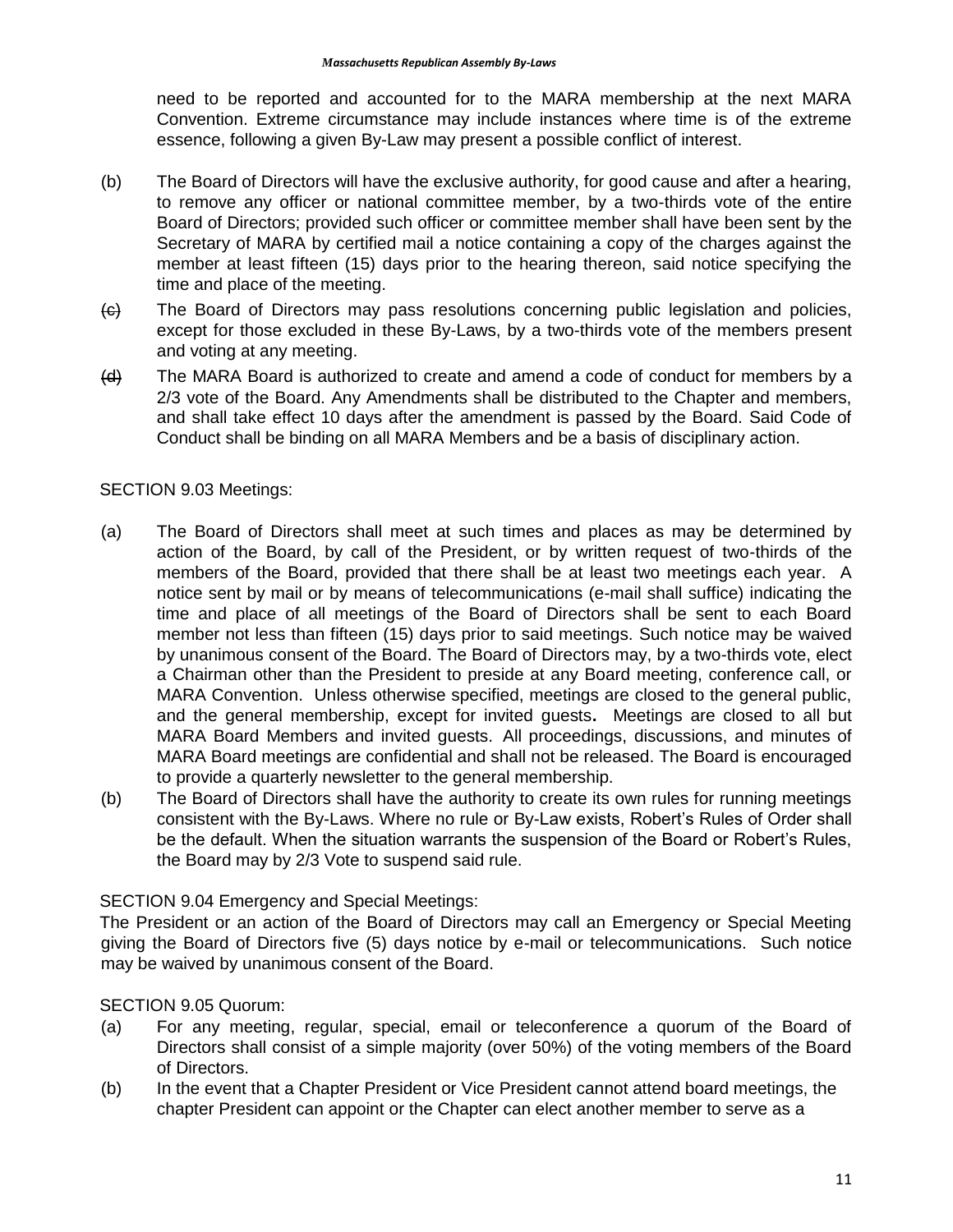proxy. The Chapter President or Vice President must notify the MARA President or Secretary that a proxy is being sent and inform the same who that proxy will be.

(c) Any other member of the Board of Directors, who is not a Chapter President or Vice President, may send a proxy to a Board Meeting, so long as the proxy has been approved by the President or presiding officer.

SECTION 9.06 Order of Business:

(a) The order of business or agenda is set by the President, and shall include the following: Call to Order Salute the Flag Prayer Minutes – Secretary Report (may be submitted in writing prior to the meeting and reading may be waived) Treasurer's Report (may be submitted in writing prior to the meeting and reading may be waived) Vice President's Report (may be submitted in writing prior to the meeting and reading may be waived) Report of Committees (may be submitted in writing prior to the meeting and reading may be waived) Chapter Reports (may be submitted in writing prior to the meeting and reading may be waived) President's Report (may be submitted in writing prior to the meeting and reading may be waived) Unfinished Business New Business Adjournment

(b) A petition by seven (7) of the Members of the Board of Directors shall enable any item to be placed on the agenda of any Board of Directors meeting. Requests of this nature must be made in writing at least 5 days before an upcoming meeting, and must explain in detail the nature of the agenda items and the desired action to be taken.

(c) MARA Members in good standing may ask that specific items be put on the agenda for an upcoming meeting. Requests of this nature must be made in writing at least 15 days before an upcoming meeting, must explain in detail the nature of the agenda items and the desired action to be taken, and must include the signatures of 20 MARA members to bring forth the agenda item. Up to 3 of the members making the request will be allowed to speak on behalf of the agenda item at the Regular meeting. If the board deems it is necessary, they may allow more than 3 petitioners to speak. The Board may impose time limits on each speaker of not less than 5 minutes or 15 minutes in total for the proponents to make their case. The Board may at its discretion also solicit MARA members who may be opposed to the proposed measure to come before the board and speak either at the same or subsequent meeting prior to taking action.

#### SECTION 9.07 Correspondence from Board member:

It is expected that when representing themselves as member of the MARA Board of Director to non-MARA entities in all written correspondence, Board of Directors members apply the appropriate MARA logo and signature.

SECTION 9.08 Transacting Business without Meeting.

- (a) The Board of Directors may without meeting, transact business by mail or electronic mail, by voting on questions submitted to all of them at their last recorded postal address or electronic mail address by or with the approval of the President or with the approval of twothirds of the Members of the Board.
- (b) Any motion made by electronic email, shall be considered for a time period of 24 or 48 hours (as determined by the President or Presiding officer). Members shall return their vote to the MARA Secretary by email during the allotted time. The voting shall be considered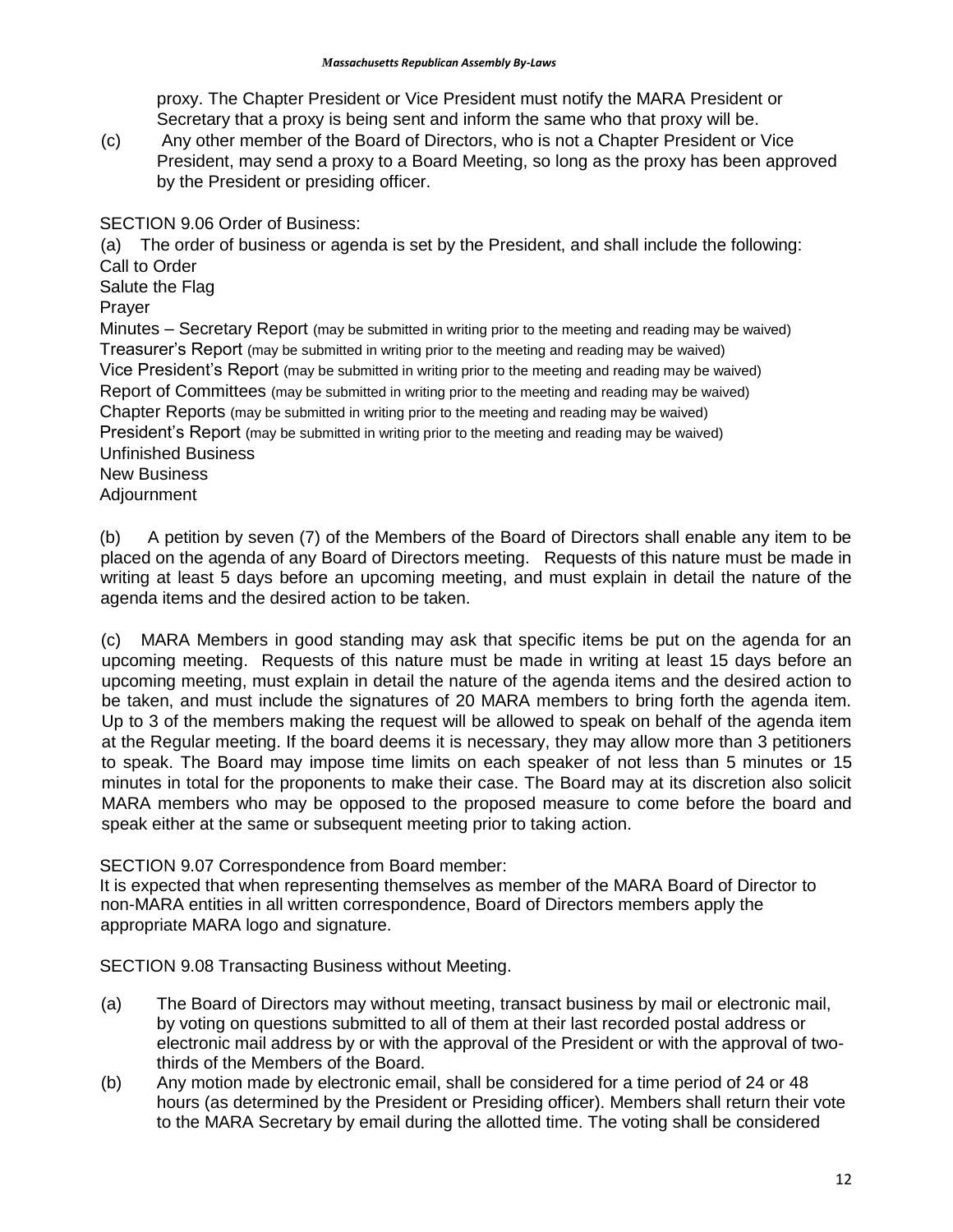closed at the end of the allotted time period provided that the majority of the members of the Board shall have returned their votes by that time, or it shall be considered closed at any time prior thereto if and when all of the members of the Board of Directors have voted, or if the matter is conclusively decided by the returned votes. If, at the expiration of the allotted time period, a majority of the Board of Directors shall not have voted, the measure being voted upon shall be deemed to have failed. The Secretary shall preserve in written form all such ballots until the next meeting of the Board of Directors, at which meeting the Board of Directors shall order the disposition of the ballots.

- (c) The Board of Directors may transact business by teleconference (which shall include all form of electronic conferencing upon five (5) days notice of its time (such notice may be waived by unanimous consent of the Board) and contact numbers provided that:
	- (1) All participating members may hear and speak
	- (2) A quorum is recorded to be participating, and
	- (3) All votes are recorded and Minutes provided for approval at the next Regular meeting
- (d) The Board of Directors does not have the authority to conduct the following by telecommunication, conference call, email or any other form of electronic meeting:
	- (1) Filling Board vacancies
	- (2) Taking disciplinary action of any type (however they may be discussed) except in the case of intolerable acts

## SECTION 9.09 Appeal:

Any action taken by the Board of Directors may be appealed to a Convention of MARA. Appeal shall be made in writing to the President of MARA at least 30 days prior to the Convention of MARA. The appeal must be in writing, must explain in detail the nature of the appeal, and must include a request by twenty-five (*25)* MARA members, not on the Board of Directors, to bring forth the appeal. A vote of 2/3 of Convention delegates shall be required to overturn a decision or action of the Board.

## ARTICLE X: ORGANIZATION OF LOCAL CHAPTERS

## SECTION 10.01 Governing Authority:

The Massachusetts Republican Assembly shall be the sole body of authority over, creation and recognition of, and representation for local Chapters within the Commonwealth of Massachusetts. Groups purporting to be "Local Chapters" which are not recognized and chartered by MARA shall not use any symbol or other representation of MARA; shall not use the terms "Republican Assembly", "RA", "Republican Wing of the Republican Party", or "Conservative Wing of the Republican Party"; and shall not be entitled to any representation on any committees of the Republican Party of Massachusetts (should such representation become available) or at any Convention of the NFRA.

#### SECTION 10.02 Initial Organization:

The Massachusetts Republican Assembly Board of Directors shall be enabled to approve the formal charter application of a local Chapter when its application includes the following:

- (a) Adoption of By-Laws for the local Chapter;
- (b) The By-Laws must be consistent with the Massachusetts Republican Assembly and the National Federation of Republican Assemblies By-Laws; and be subject to review by the Board of Directors of MARA and of the NFRA.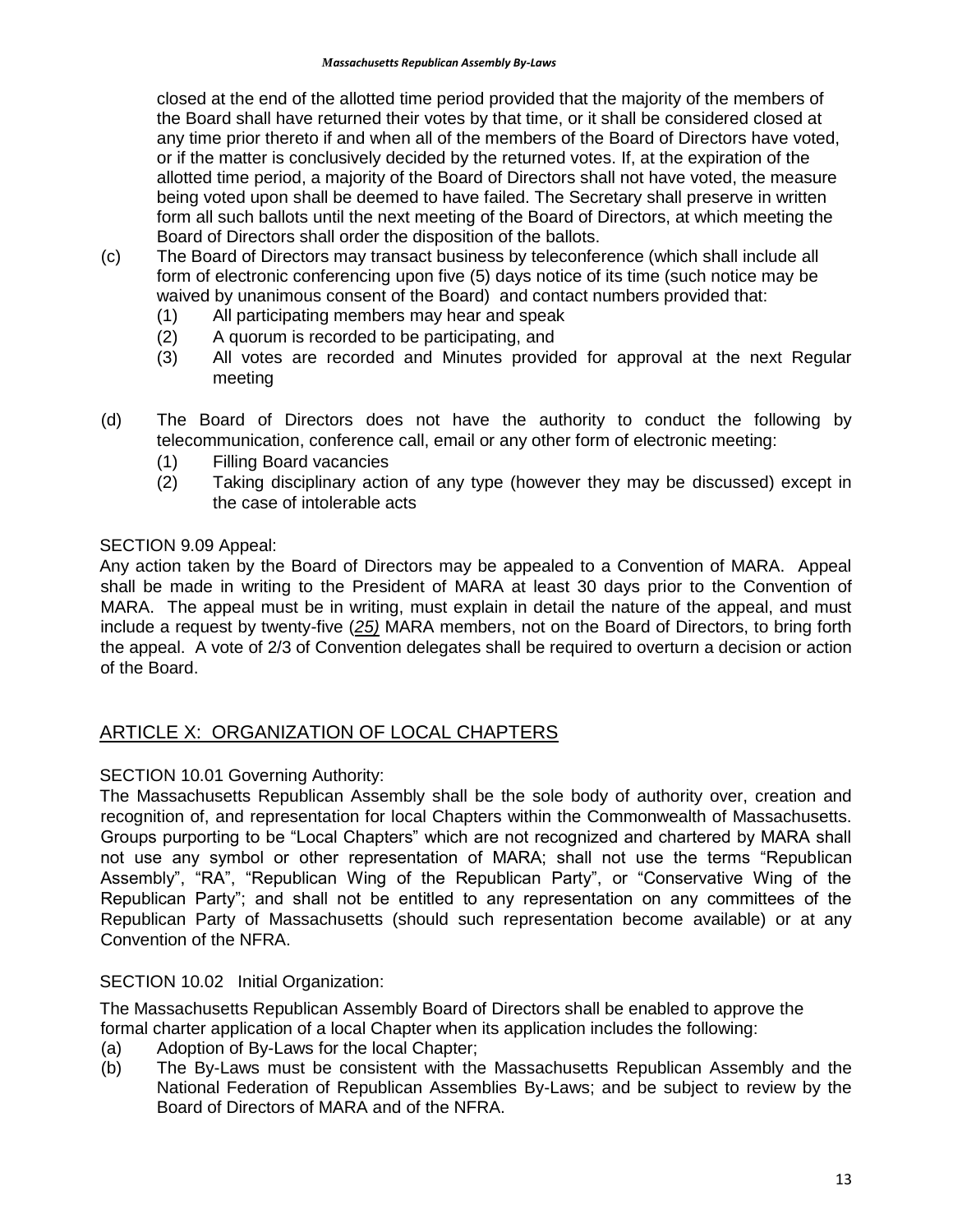- (c) A list of at least ten dues-paid Provisional and/or Regular members containing their names, addresses, phone numbers, electronic mail addresses (where available) and Chapter office titles; and
- (d) Payment of dues for each Chapter member at the rate set by the Massachusetts Republican Assembly Board of Directors, which shall include such dues as are required by the National Federation of Republican Assemblies, to the Massachusetts Republican Assembly Treasurer.
- (e) The newly forming Chapter must have its officers and Chapter Board approved by the MARA Board of Directors. Such local Board members and Officers shall be subject to removal (without disciplinary hearing) by the MARA Board for 180 Days from the newly formed Chapter's organization, should the Board find that the person is not capable of fulfilling his or her responsibilities or following the MARA Board's policies and directives.
- (f) A newly formed chapter may elect provisional members as President, Vice President, and Treasurer. However, no provisional member may serve as a proxy to said President and Vice President at Board Meetings.

## SECTION 10.03 Ratification of By-Laws:

Each local Chapter shall ratify its By-Laws at each biennial convention held to organize and elect Officers. The members of the Chapter agree to be bound in all things and in conformance with the By-Laws of the Massachusetts Republican Assembly and of the National Federation of Republican Assemblies as may be adopted or amended from time to time.

## SECTION 10.04 Continuing Requirements:

Each local Chapter shall submit a current list of the names of its officers and members (with addresses, phone numbers and, where possible, electronic mail addresses), within one month of their election and pay appropriate annual dues to the MARA Treasurer, not later than May  $31<sup>st</sup>$  of each year. Failure to comply with this provision shall empower the Massachusetts Republican Assembly Board of Directors to suspend or terminate the Chapter's Charter. The Chapter after losing its Charter under this provision may apply for reinstatement at the next meeting of the Massachusetts Republican Assembly Board of Directors by submitting the missing items to the MARA President or his/her designee at or before such meeting.

## ARTICLE XI: TERMINATION OF CHARTER AND MEMBERSHIP

#### SECTION 11.01 Non-payment:

Any local Chapter more than sixty (60) days in arrears for any indebtedness to the Massachusetts Republican Assembly shall be considered not-in-good standing may be suspended by action of the Board of Directors, provided that at least thirty (30) days before such action, notice of said indebtedness shall have been duly sent by certified mail by the Massachusetts Republican Assembly Secretary to the last reported President and Secretary of such local Chapter. The Board of Directors may restore such local Chapter to membership in MARA upon payment of its indebtedness.

## SECTION 11.02 Non-Attendance:

Any local Chapter that fails for two (2) consecutive years to present a Delegate to the Annual Convention of MARA shall be considered not-in-good standing, and may have its Charter revoked by action of the Massachusetts Republican Assembly Board of Directors provided that at least thirty (30) days before such action, notice of said action shall have been duly sent by certified mail by the Massachusetts Republican Assembly Secretary to the last reported President and Secretary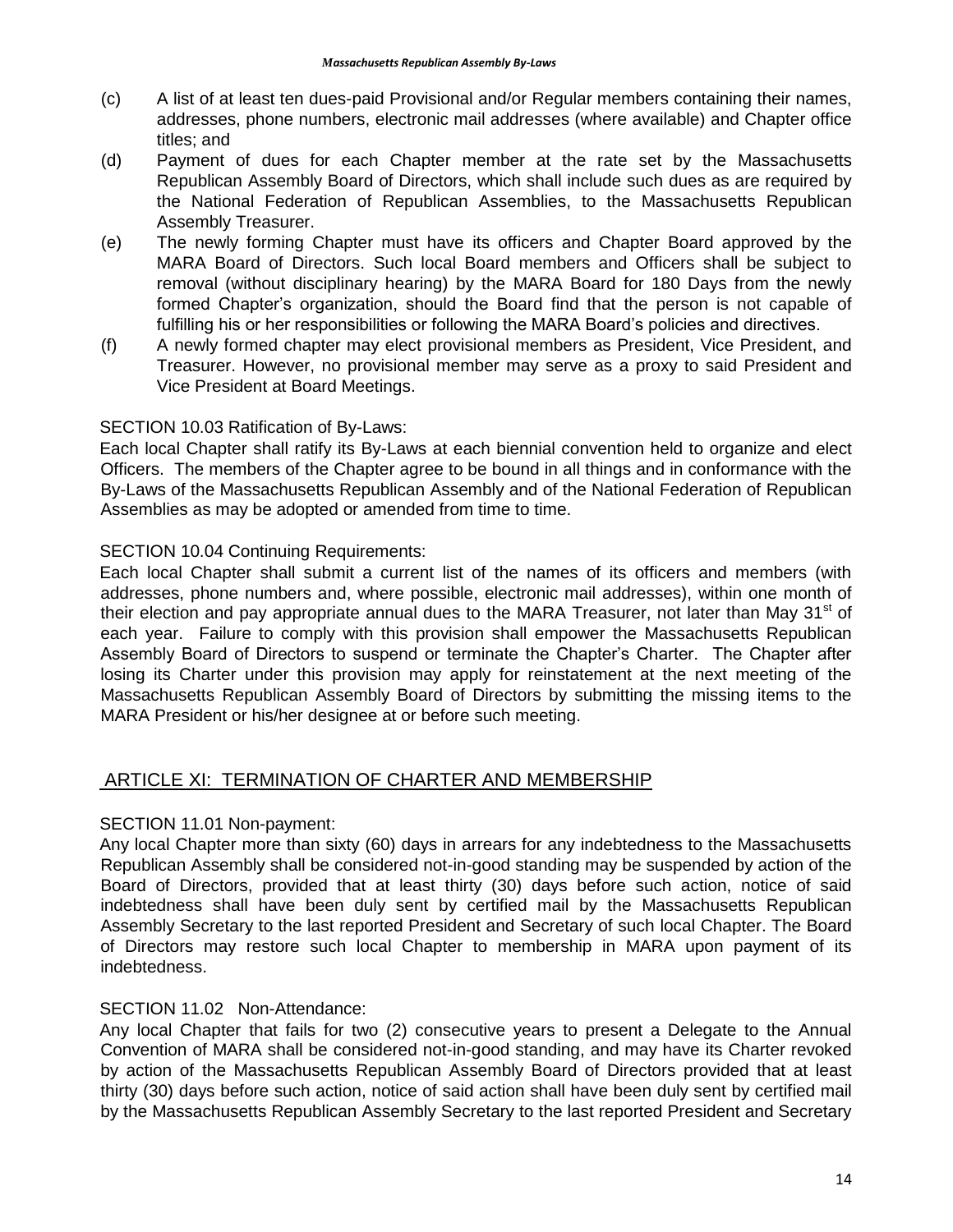of such local Chapter. The Board of Directors may restore such local Republican Assembly to membership in MARA upon showing good and sufficient cause.

#### SECTION 11.03 Discipline:

- (a) Any local Chapter which fails to conform to the By-Laws of the Massachusetts Republican Assembly, or fails to follow the lawful directives of the MARA Board of Directors may have its charter suspended or revoked, or may otherwise be disciplined, by a two-thirds vote of the entire Board of Directors; provided, that at least fifteen (15) days before such action, notice of such intended action be sent by email and certified mail by the Secretary of the Massachusetts Republican Assembly to the last reported President and Secretary of such local Chapter. Officers of a local Chapter whose charter has been revoked shall turn over all moneys and documents properly belonging to said Chapter, including (but not limited to) any electronic or physical keys, passwords, codes, access, and materials related to anything which was purported to be associated with MARA, to a duly authorized representative of the Massachusetts Republican Assembly Board of Directors at a time and place designated by said representative
- (b) Disposition of members in a Chapter whose Charter has been revoked: All members of such Chapter shall be considered members-at-large, and will be so notified by the MARA Secretary.

SECTION 11.04 Appeal:

- (a) If the Massachusetts Republican Assembly Board of Directors shall suspend or revoke the charter of any local Chapter or shall otherwise discipline it, the Secretary of the Massachusetts Republican Assembly shall send a notice of such action within fifteen (15) days by certified mail to the last reported President and Secretary of said local Chapter. The said local Chapter, within thirty (30) days from the date of mailing of such notice, - and not less than ten (10) days before the next convention of the Massachusetts Republican Assembly, may file with the Secretary of the Massachusetts Republican Assembly a written notice of appeal. This appeal shall be considered at the next Massachusetts Republican Assembly Convention, unless filed less than ten (10) days prior thereto. A 2/3 majority of the Convention delegates shall be required for said appeal to be sustained,
- (b) In the event that the appeal is submitted within 10 days of the Convention, said appeal shall be considered and decided by a two-thirds vote of the Massachusetts Republican Assembly Board of Directors at a subsequent Board meeting to be held not more than 60 days following the Convention.

## SECTION 11.05 Relinquishing Claim to Membership:

Any local Chapter that shall for any cause cease to be a member of MARA shall relinquish the name "Republican Assembly," and shall not thereafter use the name, emblem or insignia of "Republican Assembly", or "Republican Wing of the Republican Party," "Conservative Wing of the Republican Party," or "MARA" in any manner whatsoever.

## ARTICLE XII: MARA CONVENTIONS

## SECTION 12.01 GENERAL:

MARA may convene Conventions open to all Regular members in good standing to conduct necessary business. Conventions may be convened primarily for special purposes such as the election of officers, endorsement of candidates, but a Convention may be called for any purpose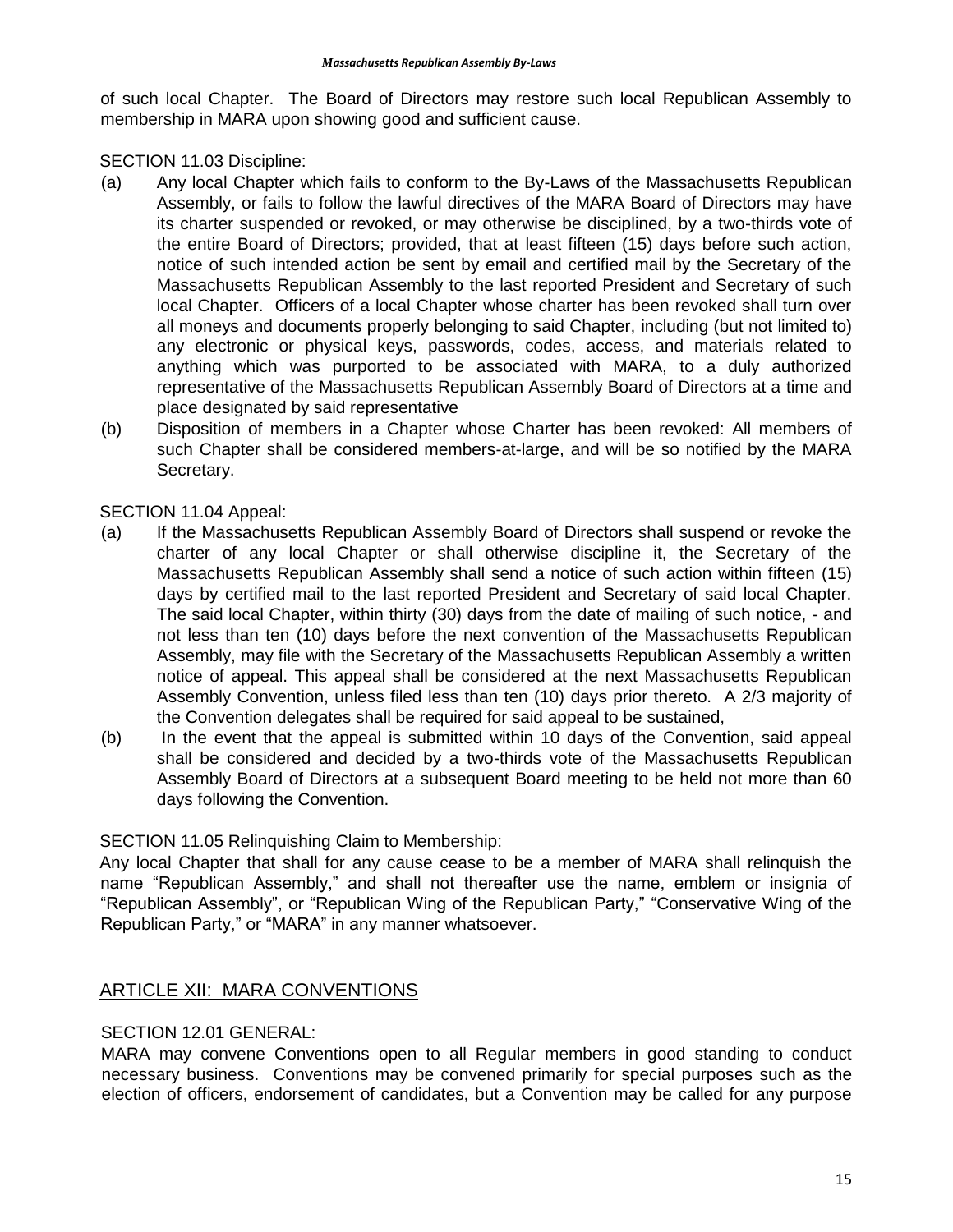requiring a Convention under these By-Laws. This Article sets forth general provisions applicable to all Conventions unless otherwise provided for.

## SECTION 12.01 Time and Place:

The time of all MARA Conventions shall be determined by the Board of Directors. The preferable location for any Convention is central to the membership, somewhere in the Greater Worcester area.

## SECTION 12.02. INITIATION:

A Convention may be called

- (a) by the President with the approval of the majority of the members of the Board of Directors,
- (b) by a vote of 2/3 of the members of the Board of Directors,
- (c) by a petition of 75% of the MARA Chapters,

## SECTION 12.03 Call to Convene:

The Secretary of MARA shall mail or e-mail to every member of MARA in good standing an official call to each Convention at least 30 days prior to the Convention.

## SECTION 12.04 Officers:

The officers of each Convention shall be the officers of MARA unless otherwise determined by action of the Board of Directors. At or prior to any Convention the President or the designated Chairman may appoint a Recording Secretary of the Convention to assist the Chairman and the Secretary.

#### SECTION 12.05 Quorum:

One-fifth of the MARA members eligible to vote shall make up a quorum**.**

#### SECTION 12.06 Registration Fee:

The Board of Directors may establish a registration fee to be paid to MARA by all members attending any Convention of MARA. Said registration fee shall be limited to an amount reasonable in nature, as established by the Board of Directors at least 30 days prior to the Convention. No member shall be entitled to vote in a Convention unless and until his/her registration fee has been paid.

SECTION 12.07 Placing items on the agenda of a Convention:

Items may be placed on the agenda no less than 30 days before an Annual Convention.

- (a) by a vote of 40% of the members of the MARA Board of Directors,
- (b) by a petition of 40% of MARA Chapters,

## SECTION 12.08 Agenda:

The Secretary of MARA shall distribute the final agenda of the Special Convention to all MARA members no later than 15 days prior to the Convention by mail or electronic mail.

#### SECTION 12.09 Voting:

- (a) In all voting, a majority shall rule, unless otherwise provided in these By-Laws.
- (b) In all Conventions of MARA each member is entitled to cast one vote.
- (c) No voting by proxy will be allowed.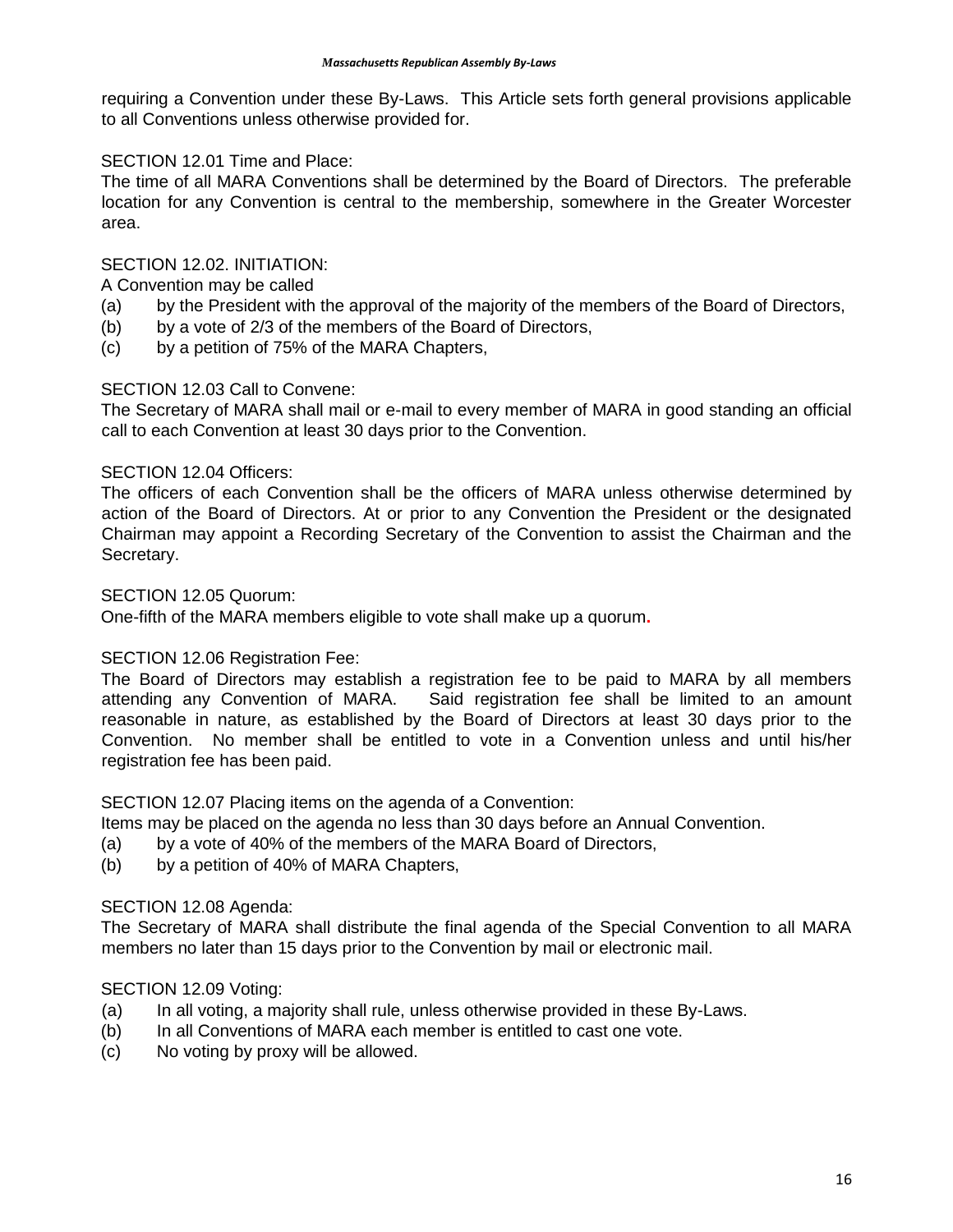## ARTICLE XIII: BIENNEAL CONVENTION FOR THE ELETION OF MARA OFFICERS:

## SECTION 13.01 Purpose:

The principal purpose of a Biennial Convention is to elect new officers of MARA at the end of the regular terms of office. Other business, as determined by the President and Board of Directors, may also be conducted.

## SECTION 13.02 Time and Place:

A Convention of MARA for the election of officers shall be held biennially within the first quarter of each odd numbered year. The preferable location for any Convention is central to the membership, somewhere in the Greater Worcester area.

SECTION 13.03 Voting:

- (a) As it pertains to the election of officers where only one seat is available the following rules shall be followed.
	- (1) A candidate must receive greater than 50% of the vote to be elected.
	- (2) Should more than 2 candidates be seeking the same office and none are able to reach a vote total greater than 50% on the first ballot. The candidate receiving the lowest vote total shall be dropped from the ballot, and the convention will vote again and continue, dropping the candidate with lowest vote total after each vote, until one candidate achieves a vote total greater than 50%
- (b) As it pertains to the election where more than one seat is available:
	- (1) Should there be more than twice the candidates than the number of National Directors or Director positions available, then the Convention shall hold a preliminary vote to narrow the field of Candidates to twice the number of available positions. For example if there are 5 positions available and 13 candidates, the 10 candidates receiving the highest number of votes will move on to a second vote.
	- (2) The Convention will then conduct a second vote to elect the said officers.

## ARTICLE XIV: SELECTION OF DELEGATES TO NFRA CONVENTIONS

SECTION 14.01 Qualifications:

Only Regular Members in Good Standing may serve as MARA Delegates to NFRA Conventions.

SECTION 14.02 Chapter Representatives:

To insure each Chapter has representation, each chapter President of MARA is entitled to be a delegate, or he may choose someone from the Chapter, He may also allow the Chapter or the Chapter Board of Directors to elect a delegate.

SECTION 14.03 At-Large Delegates:

Additional Delegates, up to the maximum number allowed by NFRA, may be chosen

- (a) by a Meeting of the MARA Board of Directors at which a quorum is present, or
- (b) by a Convention of MARA, at the discretion of the Board of Directors.

#### SECTION 14.04 Alternates:

Should there be Alternate positions available, they will be chosen by the Board of Directors.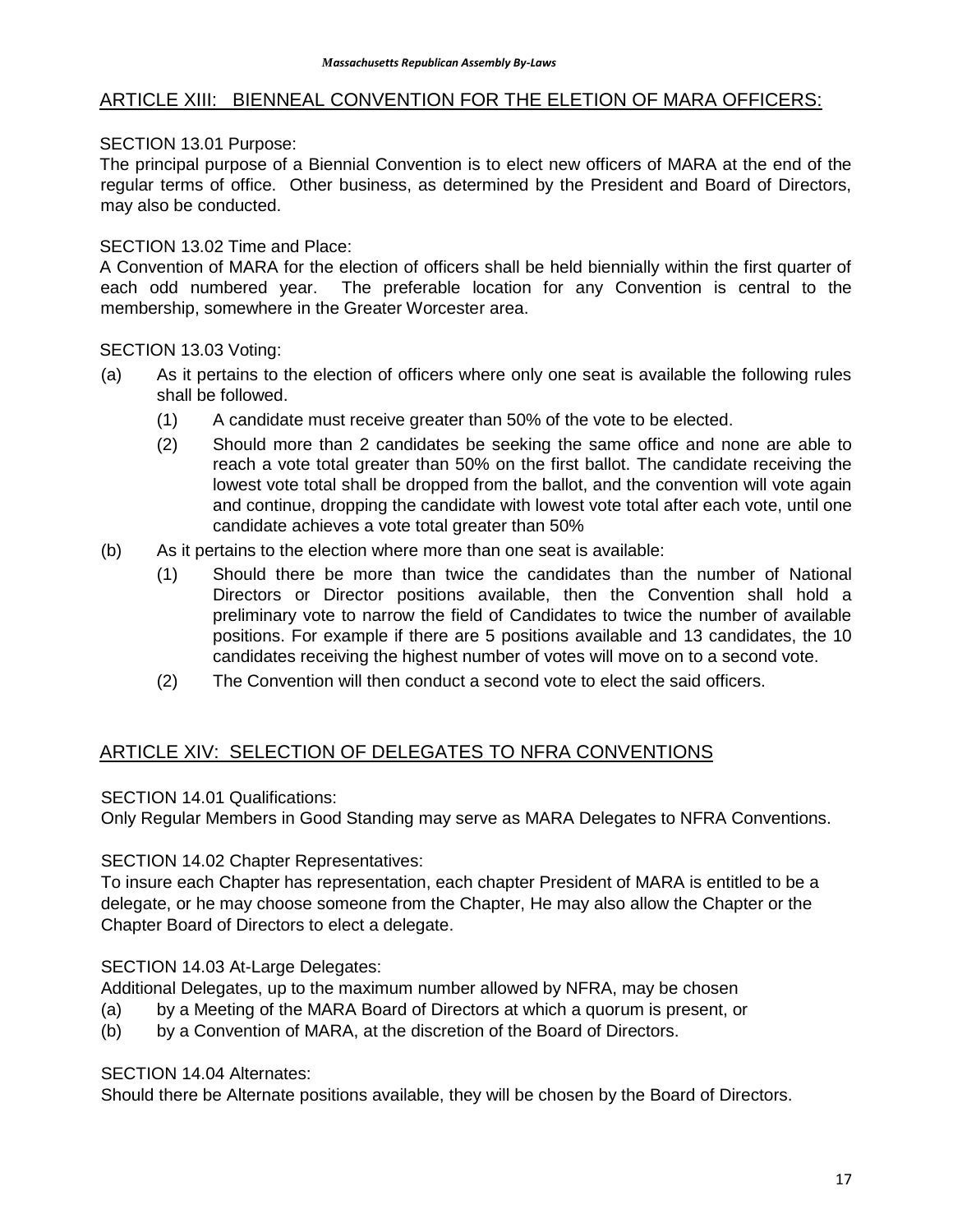#### SECTION 14.05 Notification:

The MARA Secretary shall, within ten (10) days after the election of delegates to NFRA notify the NFRA Secretary of the names, addresses and telephone numbers of each of the elected delegates. Elected delegates and alternate delegates shall be responsible for and bear all the costs related to attendance at any National Convention. On occasion however the Board of Directors may see fit to subsidize all or part of the expenses of certain delegates. .

## ARTICLE XV: CANDIDATE ENDORSEMENT

## SECTION 15.01. General:

Candidates for Statewide public office may only receive an endorsement from MARA at a duly convened Convention of MARA members (unless otherwise provided for in these By-Laws). It is also preferable that local candidates (those running for non-statewide office) also be endorsed at such a Convention. However, a Local Chapter may also endorse a candidate whose district is in whole or in part within the territorial jurisdiction of the Chapter. The MARA Board must ratify such local endorsements, and the endorsing Chapter must provide evidence that the candidate has been properly vetted.

## SECTION 15.02 Endorsements:

Candidate endorsements may take place only after candidates have been certified for the ballot. However, the MARA Board by 2/3 vote or Local Chapters (by two thirds vote of a quorum and with the consent of 2/3 the MARA Board) may encourage members to assist preferred candidates in fulfilling the requirements for certification.

#### SECTION 15.03 Participation and Voting:

- (a) Only Regular Members in Good Standing may participate in an Endorsement Convention. Provisional members may attend and observe, but not otherwise participate.
- (b) In all voting, a majority shall rule, except for endorsements of candidates, which shall require an affirmative vote of two-thirds of those present and voting. Only one person may be endorsed for a particular office.
- (c) In all Endorsement Conventions of MARA, each member is entitled to cast one vote.

#### SECTION 15.04 Endorsements by Local Chapters:

Endorsements of local candidates for public office, located in whole or in part of any designated Chapter District, may be made only after a two-thirds vote of each Chapter by their members, present and voting, at a Chapter meeting. Only one person may be endorsed for a particular office. Should a local candidates district fall in to more than one Congressional district, and the Chapters involved endorse different candidates for the same office, then the MARA Board of Directors shall determine which Candidate will receive the MARA Endorsement.

#### SECTION 15.05 Limitations on Endorsing:

- (a) MARA shall not endorse any candidate for any public office, whether partisan or nonpartisan, unless such candidate is clearly registered with the Republican Party.
- (b) Republican State-wide and Congressional Candidates may be endorsed at a MARA Endorsement Convention.
- (c) The MARA President, upon being notified prior to an election, or between elections, of any alleged infraction of the By-Laws concerning endorsement of candidates or issues shall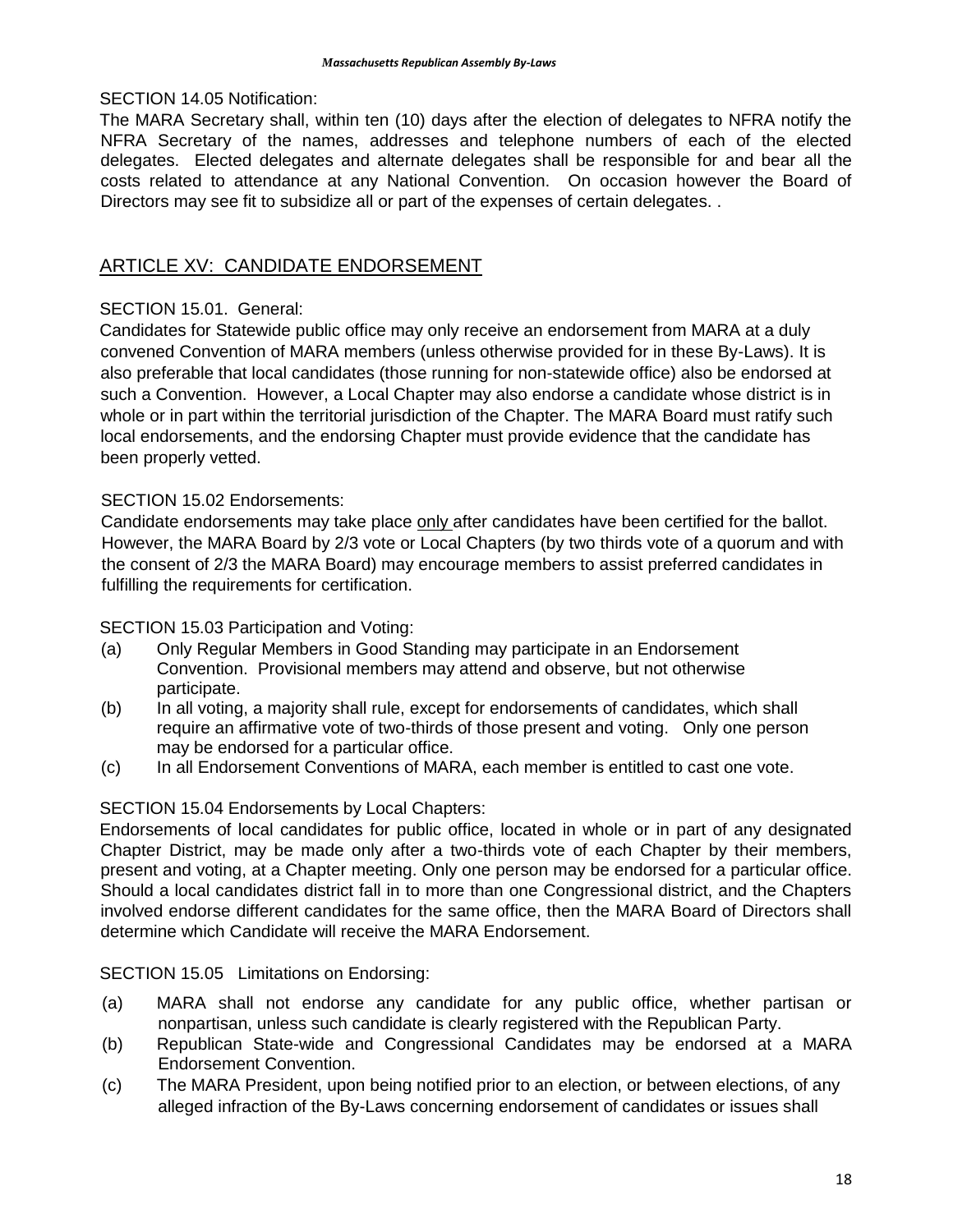immediately conduct an investigation of the alleged infraction and take whatever action is deemed necessary to protect the endorsement privilege and good name of the Massachusetts Republican Assembly.

- (d) The MARA Board of Directors may, prior to the Call to Convention and based on the office a candidate is seeking, set objective requirements, including but not limited to funds raised, procurement of the members and campaign positions (Treasurer, Political Director, etc.) of a candidate's campaign committee, and any other reasonable requirements for candidates seeking the endorsement of MARA at an Endorsing Convention, in order to ensure any candidate MARA endorses will both adhere to MARA's principles and viably run for the office they seek using MARA's endorsement. Upon the findings of this process, the Board may:
	- (1) Recommend the Convention endorse or not endorse a given Candidate
	- (2) Declare a Candidate is ineligible for endorsement
	- (3) Create different levels of endorsement… (i.e. a full endorsement which is accompanied with commitment of resources… a simple recommendation that voters support a candidate at the polls over the opponent.)
- (e) Special Elections: For special elections or other circumstances where convening a convention is not practical before an election or primary, the MARA Board of Directors may endorse a Candidate by a 2/3 vote, provided that the candidate has been duly vetted.
- (f) Rescinding Endorsements: If during the course of the campaign, a candidate either espouses principles contrary to those he represented during the vetting process, or other issues arise regarding said candidates character, the MARA Board may by 2/3 vote rescind any endorsement or recommendation, and further forbid MARA resources from being spent on the candidates campaign.

SECTION 15.06 Resolutions. Resolutions regarding public initiatives and referenda as well as Republican Party questions shall be made in the same manner as candidate endorsements.

## ARTICLE XVI: PARLIAMENTARY AUTHORITY

SECTION 16.01 Parliamentary Authority: The Board of Directors may establish Parliamentary Rules for Board Meetings and any and all Conventions, consistent with these By-Laws. In the event where no such rules or specific By-Law exists*,* the latest edition of *Robert's Rules of Order*  shall be the parliamentary authority for all matters of procedure not specifically addressed in the by-laws of MARA.

# ARTICLE XVII: PROVISIONAL BY-LAWS

SECTION 17.01 Provisional By-Laws. During any period wherein MARA's charter had not yet been granted or has been suspended or revoked; or during any reorganization as may be required, MARA shall operate under the Commonwealth of Massachusetts Model By-Laws adopted by the NFRA Board of Directors, until such time as MARA has formally adopted these or different By-Laws which are consistent with the By-Laws of the NFRA. During such a provisionary period, an organizing convention of MARA shall have the power to adopt or amend such By-Laws without reference to the normal procedures contemplated by these By-Laws.